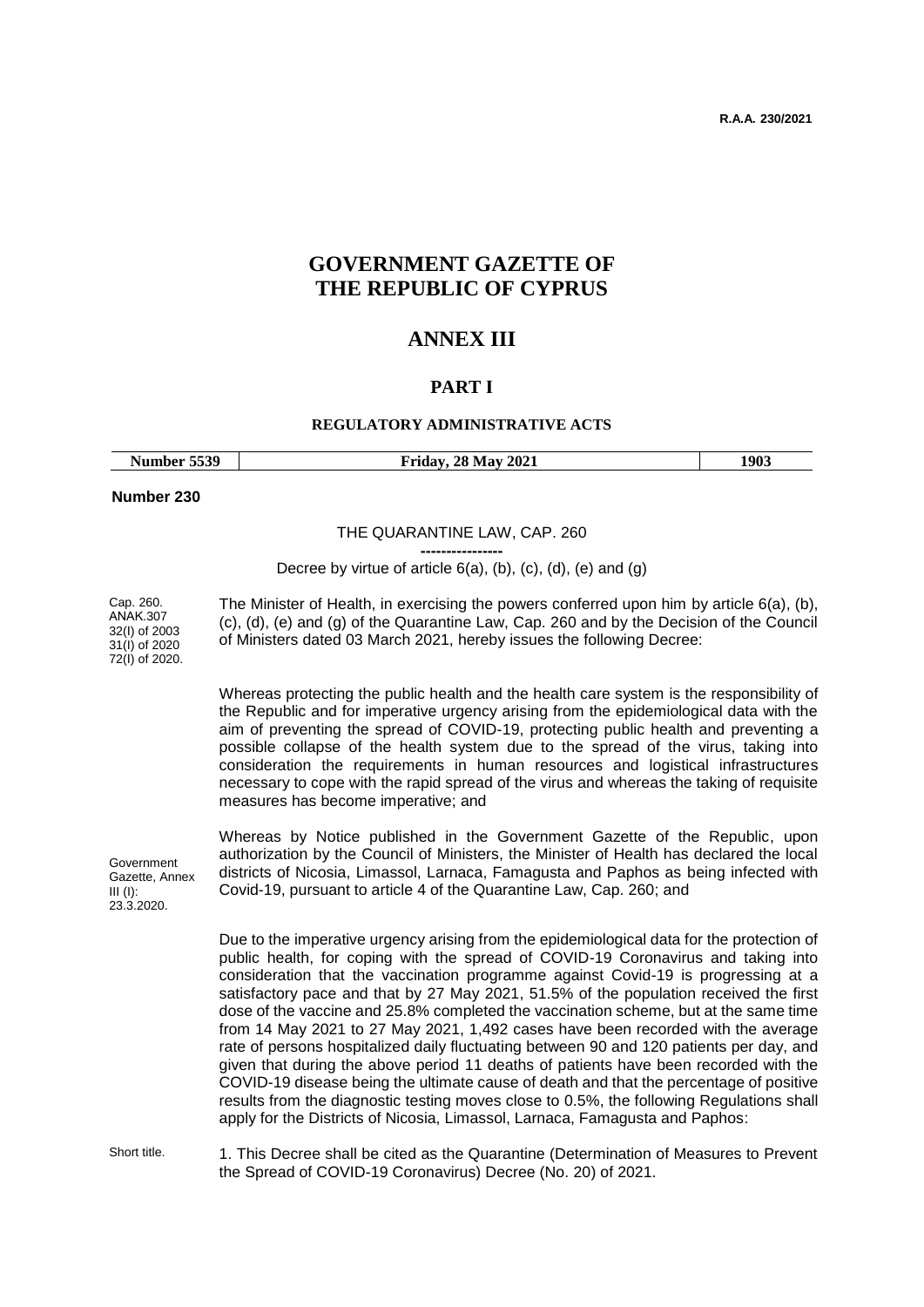Government Gazette, Annex  $III$  $(I)$ : 14.5.2021 20.5.2021 27.5.2021. 2.1 The Quarantine (Determination of Measures to Prevent the Spread of COVID-19 Coronavirus) Decrees (No 17) of 2021, the Quarantine (Determination of Measures to Prevent the Spread of COVID-19 Coronavirus) Decrees (No 18) of 2021 and the Quarantine (Determination of Measures to Prevent the Spread of COVID-19 Coronavirus) Decrees (No 19) of 2021 are hereby repealed with effect as of 31 May 2021 at 23:59 p.m.

> 2.2 From 01 June 2021 at 00.00 a.m. to 30 June 2021 at 23.59 p.m. the following shall apply unless otherwise stated below:

- (a) Movements are prohibited from 01.00 a.m. to 05.00 a.m. with the exception of the following cases:
	- (i) going to and coming back from the workplace, as well as for work purposes, by using the Confirmation of Employee's Movement attached hereto as Annex;
	- (ii) going to a medical centre or hospital or pharmacy of veterinarian for medical emergencies; and
	- (iii) provision of urgent assistance to persons who are unable to take care of themselves or who must protect themselves;

Provided that people should carry their identity card or passport in case of control by the competent authorities.

- (b) Access to parks, linear parks, beaches, squares, dams, excursion sites, marinas, zoos, nature parks and trails is permitted;
- (c) Mass events, gatherings, demonstrations, parades, concerts, festivals, in public or private places, are prohibited, with the exception of events/gatherings/sports events for which guidelines have been issued by the Ministry of Health;
- (d) Gatherings at private residences will be limited to 20 people per residence, including minor children and hosts:

Provided that by virtue of paragraph (h) the limit of 20 people shall not apply to events such as weddings and christenings for which an authorisation shall be issued by the Public Health Services of the Ministry of Health under the guidelines of the latter;

- (e) The presence of congregants during church services and other forms of religious worship is permitted on the following terms:
	- (i) the total number of persons allowed may not exceed 50% of the capacity of the place of religious worship;
	- (ii) inside the places of religious worship persons aged 12 and over should hold either a negative Covid-19 antigen rapid test performed within 72 hours, or a certificate of vaccination against Covid-19 for at least one dose and provided that three weeks have elapsed from the date of vaccination or a proof of release for those infected with Covid-19 and provided that a period of six months has not elapsed since the date of the initial positive diagnosis:

Provided that the responsibility for compliance with the number of persons attending the place of religious worship lies with the person or persons who are in charge of the specific religious worship site according to the regulating legal framework of the religion or/and creed concerned:

Annex.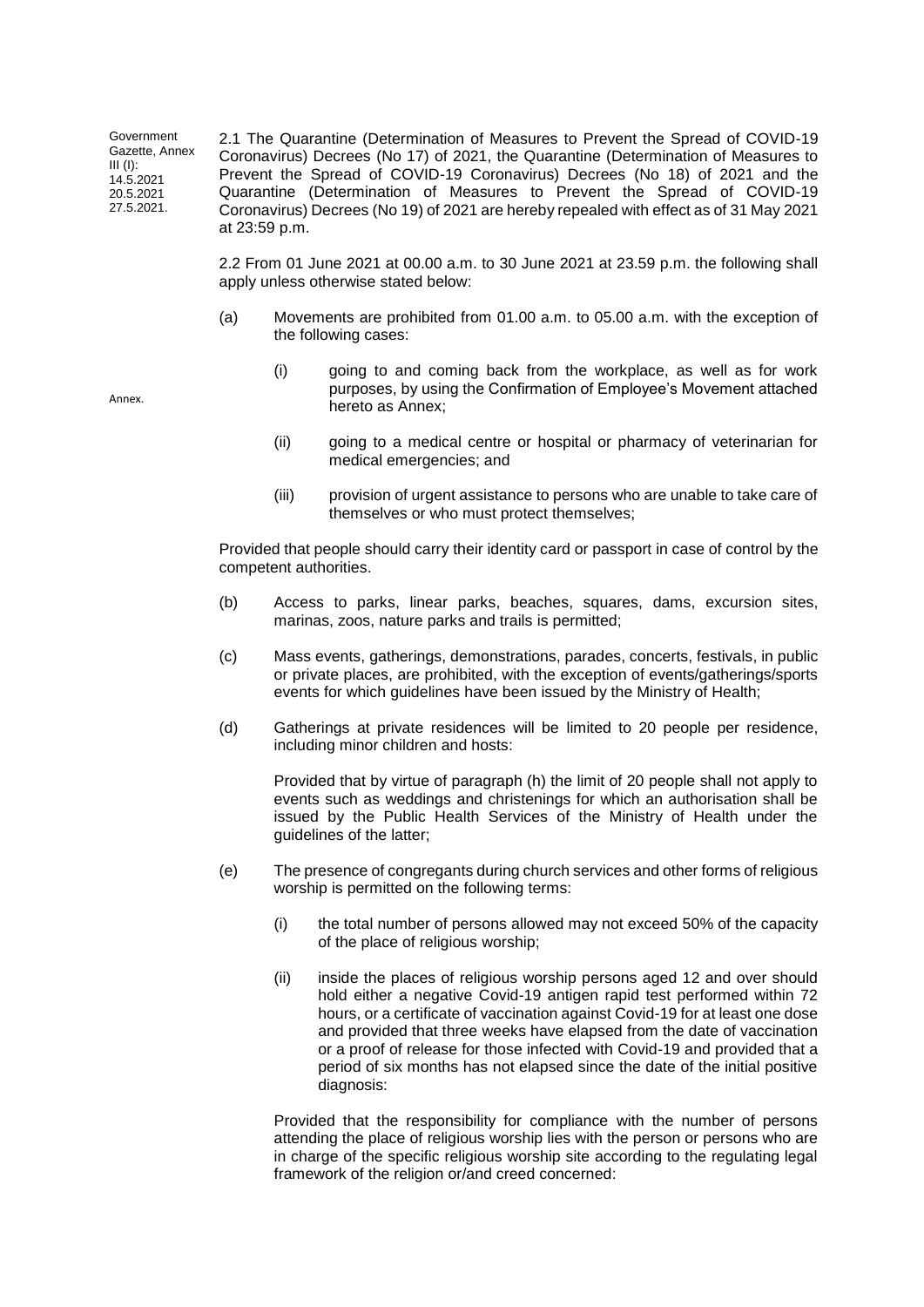Provided further that the presence of people at the courtyards of churches and other places of religious worship is permitted subject to the guidelines of the Ministry of Health.

(f) Individual prayer in churches, mosques and other places of religious worship is allowed outside church service hours or/and other religious ceremonies with a maximum of 20 people attending simultaneously the place of religious worship:

Provided that the responsibility for compliance lies with the person or persons who are in charge of the specific religious worship site according to the regulating legal framework of the religion or/and creed concerned.

- (g) The celebration of weddings, christenings and funerals shall be governed by the following terms:
	- (i) the total number of persons allowed may not exceed 50% of the capacity of the place of ceremony;
	- (ii) indoors, persons aged 12 and over shall hold either a negative Covid-19 antigen rapid test performed within 72 hours, or a certificate of vaccination against Covid-19 for at least one dose and provided that three weeks have elapsed after the date of vaccination or a proof of release for those infected with Covid-19 and provided that a period of six months has not elapsed since the date of the initial positive diagnosis:
- (h) (i) The holding of events, including weddings and christenings is permitted in catering establishments, event and reception venues, hotels or/and tourist accommodation units, night clubs, clubs and music and dancing venues, as well as in residences, subject to the guidelines of the Ministry of Health.

(ii) indoors, persons aged 12 and over shall hold either a negative Covid-19 antigen rapid test performed within 72 hours, or a certificate of vaccination against Covid-19 for at least one dose and provided that three weeks have elapsed after the date of vaccination or a proof of release for those infected with Covid-19 and provided that a period of six months has not elapsed since the date of the initial positive diagnosis:

(i) Visits to hospitals, clinics, medical and diagnostic centres are permitted upon approval by the Manager of the institution and provided that persons aged 12 and over shall hold either a negative Covid-19 antigen rapid test performed within 72 hours, or a certificate of vaccination against Covid-19 for at least one dose and provided that three weeks have elapsed after the date of vaccination or a proof of release for those infected with Covid-19 and provided that a period of six months has not elapsed since the date of the initial positive diagnosis:

Provided that visitors are exempted from the obligation to undergo a laboratory Covid-19 test in case of an emergency and exceptional circumstances upon approval by the Manager of the institution.

(j) Visits are allowed to nursing homes, care for the elderly units, chronic patients' units, homes and hostels for vulnerable groups, transitional hospitality hostels for the homeless, day centres and child protection units subject to the guidelines of the Ministry of Health and the Ministry of Labour, Welfare and Social Insurance and for indoor areas persons aged 12 and over should hold either a negative Covid-19 antigen rapid test performed within 72 hours, or a certificate of vaccination against Covid-19 for at least one dose and provided that three weeks have elapsed after the date of vaccination or a proof of release for those infected with Covid-19 and provided that a period of six months has not elapsed since the date of the initial positive diagnosis.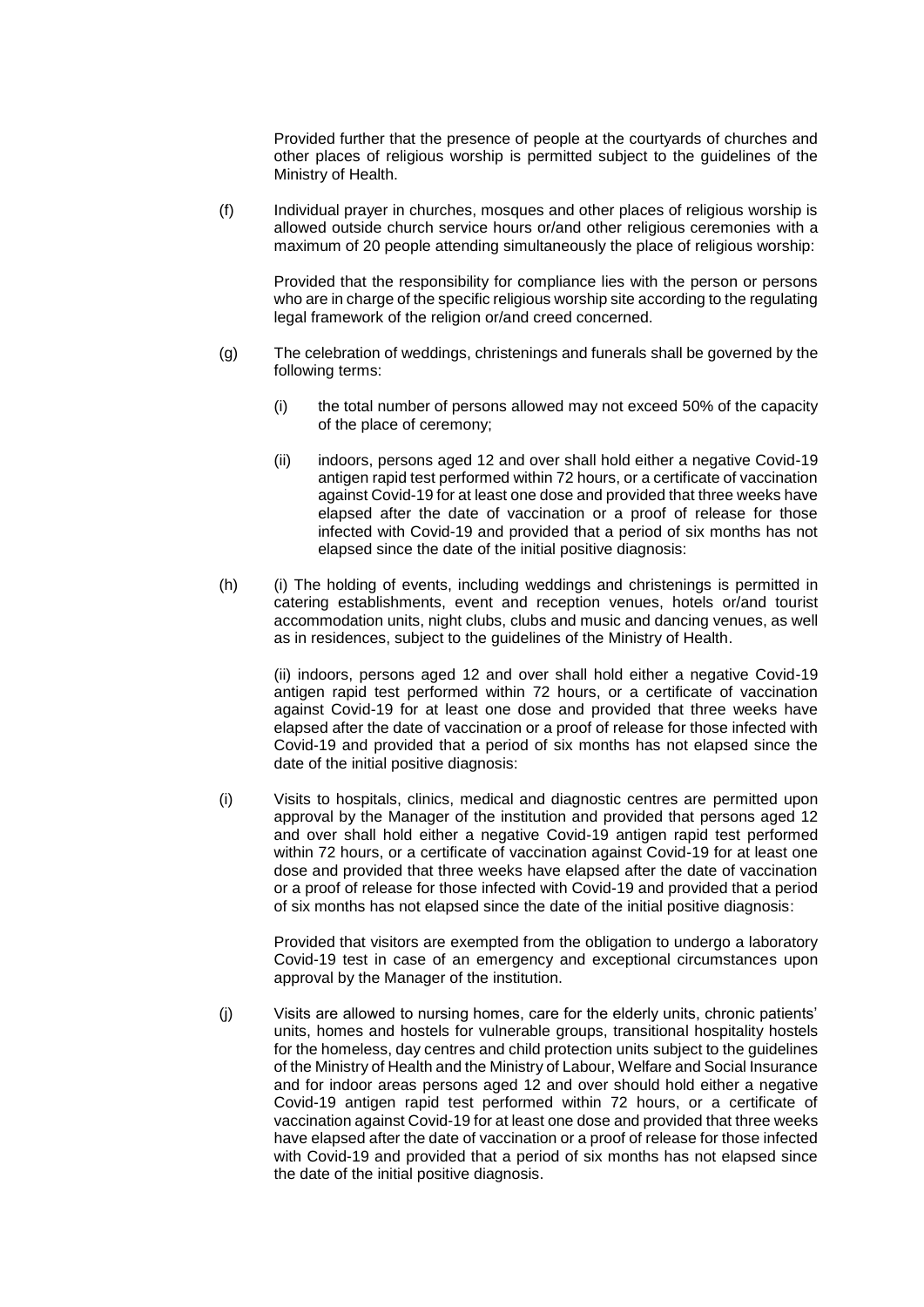- (k) All public and private hospitals may perform operations for non-urgent cases. For private hospitals, the occupancy rate should not exceed 80% save for the Intensive Care Units where the occupancy rate should not exceed 60%.
- (l) Persons approaching to a place accessed by the public should maintain a distance of 2 meters from other persons.

71 of 1965 22 of 1970 48 of 1991 97(I) of 1996. (m) Meetings/elections of Trade Unions registered according to the Trade Union Laws of 1965-1996, may take place by electronic means, upon approval by the Registrar of Trade Unions.

> (n) The Ministry of Transports, Communications and Works shall issue guidelines pertaining to the transport of people by all regular buses with a fare per passenger, as well as by all public and/or private transport means:

Provided that the use of a protective facemask is mandatory for employees and passengers in all transport means mentioned in this paragraph.

- (o) The operation of Courts and Registries shall be governed by the guidelines issued by the Supreme Court.
- (p) The holding of written examinations shall be permitted upon request of the competent body, as well as the holding of meetings of State Authorities and/or meetings of Authorities and/or Services and/or Organs and/or Bodies, which are provided for by the Constitution, in places approved by the Ministry of Health, and on the date of the examination those participating therein should hold either a negative Covid-19 antigen rapid test performed within 72 hours, or a certificate of vaccination against Covid-19 for at least one dose and provided that three weeks have elapsed after the date of vaccination or a proof of release for those infected with Covid-19 and provided that a period of six months has not elapsed since the date of the initial positive diagnosis.
- (q) (i) Private and public schools of primary education, as well as private and public nurseries and kindergartens, including pre-primary schools, special schools and special units of public schools shall operate with physical attendance;

(ii) Gymnasiums and the respective classes of private schools of secondary education shall operate with physical attendance and pupils should produce a certificate of negative Covid-19 antigen rapid test on a weekly basis or a proof of release for those infected with Covid-19 and provided that a period of six months has not elapsed since the date of the initial positive diagnosis:

Provided that pupils who do not hold a negative test or a proof of release as provided for hereto, or those unable to physically attend school for any medical reason shall attend online education:

Provided further that the Minister of Education, Culture, Sports and Youth as the competent authority, may regulate the physical attendance of the teaching and other staff of the public schools for the smooth operation of the online education.

(iii) Lyceums and technical schools, including evening schools and the respective classes of private schools of secondary education shall operate with physical attendance and pupils should hold either a negative laboratory test or a negative antigen rapid test on a daily basis or a proof of release for those infected with Covid-19 and provided that a period of six months has not elapsed since the date of the initial positive diagnosis: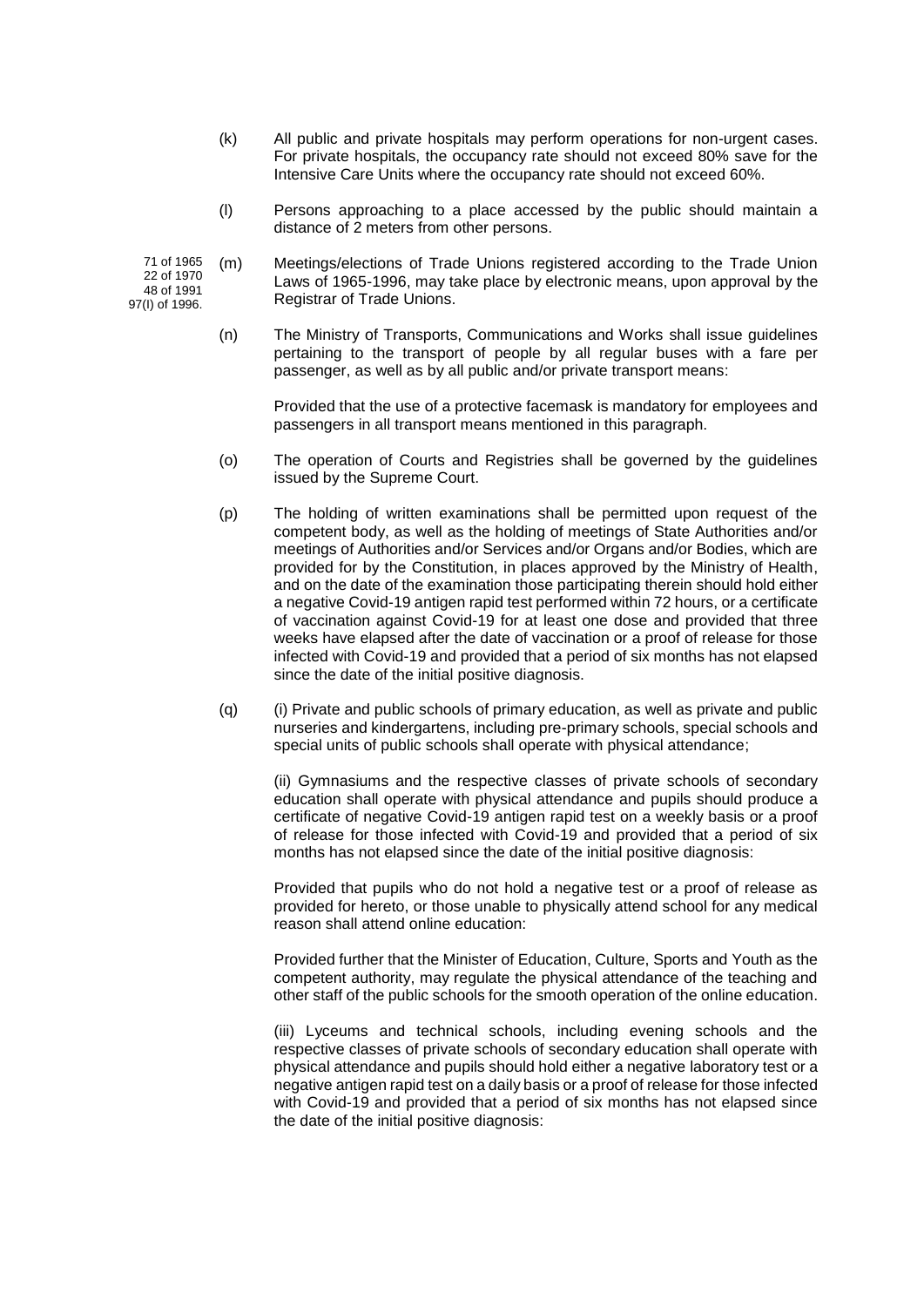Provided further that pupils who do not hold a negative test or a proof of release as provided for hereto, or those unable to physically attend school for any medical reason shall attend online education:

Provided further that the Minister of Education, Culture, Sports and Youth as the competent authority, may regulate the physical attendance of the teaching and other staff of the public schools for the smooth operation of the online education;

(iv) Private and public Higher and Tertiary Education Institutions shall operate with physical attendance and students should hold either a negative laboratory test or a negative antigen rapid test on a daily basis or certificate of vaccination against Covid-19 for at least one dose and provided that three weeks have elapsed after the date of vaccination or a proof of release for those infected with Covid-19 and provided that a period of six months has not elapsed since the date of the initial positive diagnosis:

Provided that on the date the classes start with physical attendance, students should hold either a negative laboratory test or a negative antigen rapid test performed within 72 hours before the operation of the establishment with physical attendance, or certificate of vaccination against Covid-19 for at least one dose and provided that three weeks have elapsed after the date of vaccination or a proof of release for those infected with Covid-19 and provided that a period of six months has not elapsed since the date of the initial positive diagnosis;

(v) Before returning to work for the first time, all personnel and employees working at the school units and institutions of all levels referred to in subparagraphs (i) to (iv) should hold either a negative laboratory test or a negative antigen rapid test performed within 72 hours before the operation of the establishment with physical attendance, or certificate of vaccination against Covid-19 for at least one dose and provided that three weeks have elapsed after the date of vaccination or a proof of release for those infected with Covid-19 and provided that a period of six months has not elapsed since the date of the initial positive diagnosis.

- (r) Social activities and the operation of all private institutes and private educational centres are permitted with physical attendance subject to the guidelines of the Ministry of Education, Culture, Sports and Youth and on the following terms:
	- (i) depending on the capacity of each classroom of the premises, the maximum number of persons shall be 7 including the tutor, if the manager wishes so;
	- (ii) for private institutes holding classes indoors, persons aged 12 and over shall hold either a negative laboratory test or a negative antigen rapid test on a daily basis, or certificate of vaccination against Covid-19 for at least one dose and provided that three weeks have elapsed after the date of vaccination or a proof of release for those infected with Covid-19 and provided that a period of six months has not elapsed since the date of the initial positive diagnosis;
	- (iii) for social activities held indoors, persons aged 12 and over should hold either a negative laboratory test or a negative antigen rapid test performed within 72 hours before the operation of the establishment with physical attendance, or certificate of vaccination against Covid-19 for at least one dose and provided that three weeks have elapsed after the date of vaccination or a proof of release for those infected with Covid-19 and provided that a period of six months has not elapsed since the date of the initial positive diagnosis.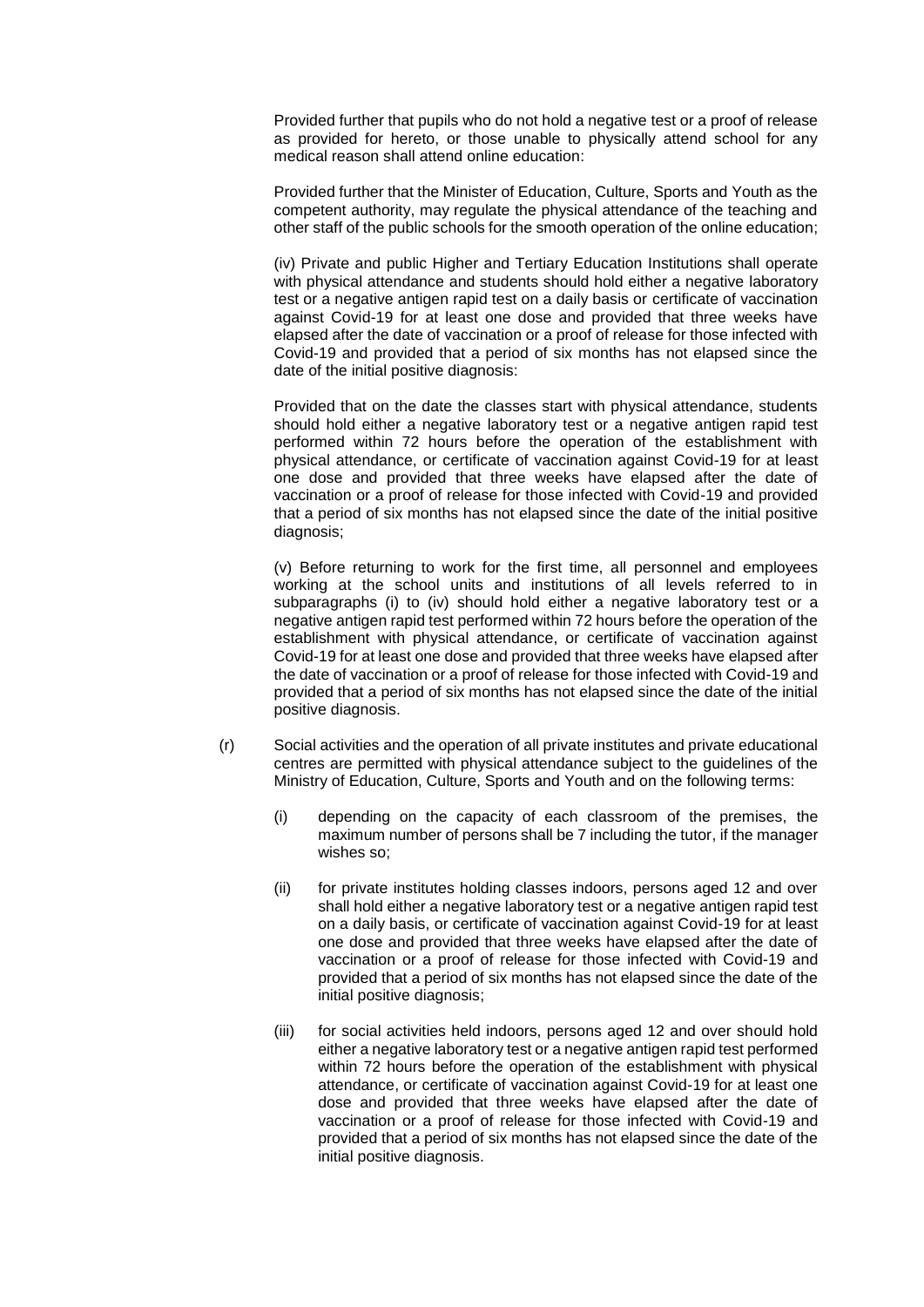- (s) Retailers:
	- (i) should observe the measure of 1 person minimum per 10 sqm of working capacity;
	- (ii) big stores exceeding 500 sqm and trading a wide range of products should ensure that there is a check at the entrance in the presence of an authorized person so that the maximum number of customers is upheld;
	- (iii) for big stores exceeding 500 sqm and trading a wide range of products, other than the essential food retailers and pharmacies, it is required that persons aged 12 and over shall hold either a negative Covid-19 laboratory test or a negative antigen rapid test performed within 72 hours before the operation of the establishment with physical attendance, or certificate of vaccination against Covid-19 for at least one dose and provided that three weeks have elapsed after the date of vaccination or a proof of release for those infected with Covid-19 and provided that a period of six months has not elapsed since the date of the initial positive diagnosis;
	- (iv) should take measures to mark the minimum distance of 2 meters, which should be observed by the customers while they are being served, both inside and outside the premises and to display at the entrance of the premises the maximum number of persons permitted in the premises under the guidelines issued by the Ministry of Health and the Ministry of Labour, Welfare and Social Insurance;
- (t) The malls:
	- (i) should observe the measure of 1 person minimum per 10 sqm of working capacity and ensure that there is a check at the entrance in the presence of an authorized person so that the maximum number of customers is upheld;
	- (ii) it is required that persons aged 12 and over shall hold either a negative Covid-19 laboratory test or a negative antigen rapid test performed within 72 hours before the operation of the establishment with physical attendance, or certificate of vaccination against Covid-19 for at least one dose and provided that three weeks have elapsed after the date of vaccination or a proof of release for those infected with Covid-19 and provided that a period of six months has not elapsed since the date of the initial positive diagnosis;
	- (iii) should take measures to mark the minimum distance of 2 meters, which should be observed by the customers while they are being served, both inside and outside the premises and to display at the entrance of the premises the maximum number of persons permitted in the premises under the guidelines issued by the Ministry of Health:

Provided that retailers inside the malls should observe the provisions of paragraph (s) mutatis mutandis;

(u) Conferences and trade fairs are permitted and the total number of persons attending should not exceed 50% of the capacity of the premises and for indoor areas it is required that persons aged 12 and over shall hold either a negative Covid-19 laboratory test or a negative antigen rapid test performed within 72 hours before the operation of the establishment with physical attendance, or certificate of vaccination against Covid-19 for at least one dose and provided that three weeks have elapsed after the date of vaccination or a proof of release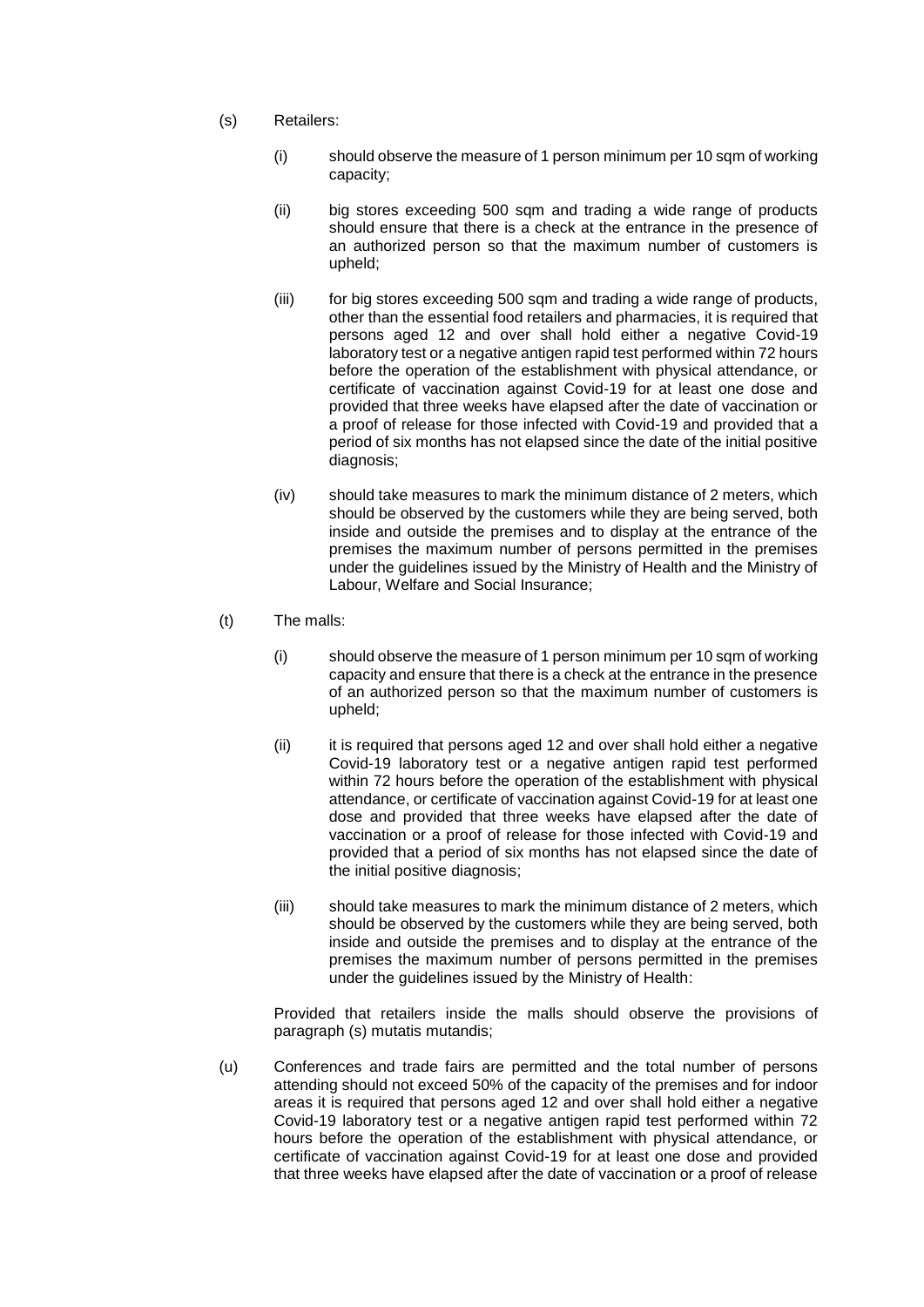for those infected with Covid-19 and provided that a period of six months has not elapsed since the date of the initial positive diagnosis;

(v) The operation of betting shops is permitted subject to the guidelines of the Ministry of Health and the National Betting Authority, without using tables and chairs indoors:

Provided that the use of tables and chairs is permitted only outdoors and subject to the guidelines of the Ministry of Health and the National Betting Authority;

- (w) The operation of casinos is permitted and the total number of persons attending should not exceed 50% subject to the guidelines of the Ministry of Health and it is required that clients hold either a negative Covid-19 laboratory test or a negative antigen rapid test performed within 72 hours before the operation of the establishment with physical attendance, or certificate of vaccination against Covid-19 for at least one dose and provided that three weeks have elapsed after the date of vaccination or a proof of release for those infected with Covid-19 and provided that a period of six months has not elapsed since the date of the initial positive diagnosis.
- (x) The operation of archaeological sites, museums and historic sites, visual art places and galleries is permitted subject to the guidelines of the Ministry of Health and provided that for accessing indoor areas persons aged 12 and over shall hold either a negative Covid-19 laboratory test or a negative antigen rapid test performed within 72 hours before the operation of the establishment with physical attendance, or certificate of vaccination against Covid-19 for at least one dose and provided that three weeks have elapsed after the date of vaccination or a proof of release for those infected with Covid-19 and provided that a period of six months has not elapsed since the date of the initial positive diagnosis.
- $(y)$  (i) Itinerant sales and bazaars are permitted subject to possession of the relevant authorisation delivered by the competent Municipal or Community Authority and subject to the guidelines of the Ministry of Health;

(ii) as of 10 June 2021 popular bazars in areas next to places of religious worship are permitted subject to the guidelines of the Ministry of Health;

- (z) The operation of hairdressing salons, barber shops, beauty centres and tattooing shops is permitted subject to the guidelines of the Ministry of Health.
- (aa) (i) The operation of open-air and indoor theatres, amphitheatres, cinemas and performance halls is permitted with a maximum of 50 spectators attending or the number of spectators should not exceed 50% of the outdoor capacity of the venue;

(ii) for indoor venues it is required that persons aged 12 and over shall hold either a negative Covid-19 laboratory test or a negative antigen rapid test performed within 72 hours before the operation of the establishment with physical attendance, or certificate of vaccination against Covid-19 for at least one dose and provided that three weeks have elapsed after the date of vaccination or a proof of release for those infected with Covid-19 and provided that a period of six months has not elapsed since the date of the initial positive diagnosis.

(ab) The operation of playgrounds, luna parks and thematic parks is permitted and as of 16 June 2021 they may hold social events under the guidelines of the Ministry of Health. For indoor areas, persons aged 12 and over shall hold either a negative Covid-19 laboratory test or a negative antigen rapid test performed within 72 hours before the operation of the establishment with physical attendance, or certificate of vaccination against Covid-19 for at least one dose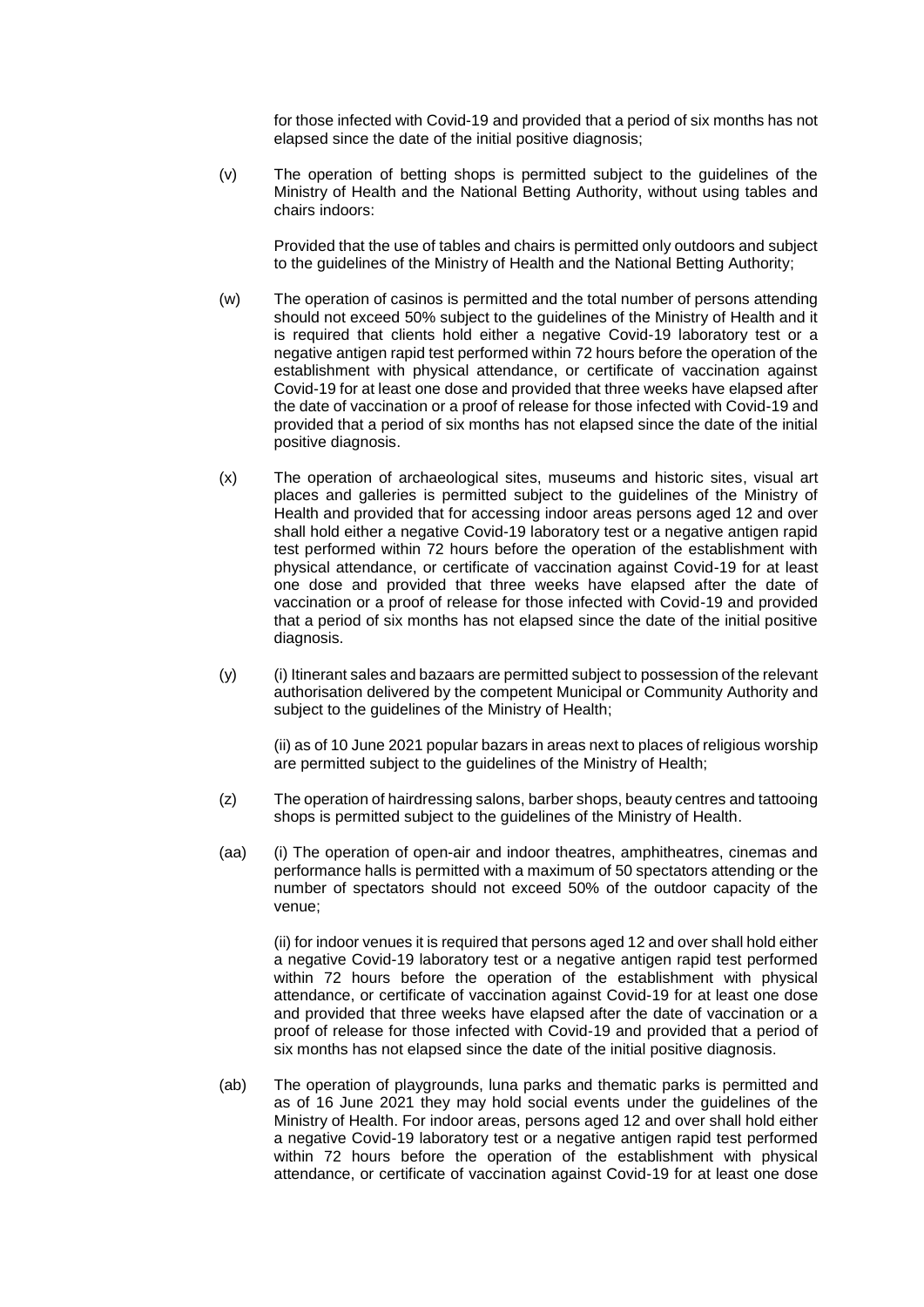and provided that three weeks have elapsed after the date of vaccination or a proof of release for those infected with Covid-19 and provided that a period of six months has not elapsed since the date of the initial positive diagnosis.

- (ac) The operation of camping sites shall be permitted as of 16 June 2021 subject to the guidelines of the Ministry of Health.
- (ad) The operation of constructions sites and in general of the construction sector and related activities is permitted according to the guidelines of the Ministries of Health and Labour, Welfare and Social Insurance.
- (ae) The operation of hotels or/and tourist accommodation units is permitted subject to the guidelines of the Ministry of Health and the Deputy Ministry of Tourism and for overnight accommodation and use of indoor areas and facilities it is required that persons aged 12 and over hold either a negative Covid-19 laboratory test or a negative antigen rapid test performed within 72 hours before the operation of the establishment with physical attendance, or certificate of vaccination against Covid-19 for at least one dose and provided that three weeks have elapsed after the date of vaccination or a proof of release for those infected with Covid-19 and provided that a period of six months has not elapsed since the date of the initial positive diagnosis.
- (af) The operation of catering establishments (restaurants, taverns, cafeterias, pubs, snack-bars and bars, coffee shops, catering establishments inside the malls, catering establishments of hotels and tourist accommodation units, canteens or/and sports clubs, cultural circles, associations, societies etc.) is permitted subject to the guidelines of the Ministry of Health and on the following terms:
	- (i) only seated service will be provided subject to the guidelines of the Ministry of Health;
	- (ii) the maximum number of persons per table shall be eight (8);
	- (iii) the operation and use of bars in such establishments is limited exclusively to the preparation of food or drinks by the employees and the direct service from the bar is prohibited;
	- (iv) inside these establishments persons aged 12 and over shall hold either a negative Covid-19 laboratory test or a negative antigen rapid test performed within 72 hours before the operation of the establishment with physical attendance, or certificate of vaccination against Covid-19 for at least one dose and provided that three weeks have elapsed after the date of vaccination or a proof of release for those infected with Covid-19 and provided that a period of six months has not elapsed since the date of the initial positive diagnosis.
- (ag) The operation of night clubs, event venues, discos, clubs and music and dancing venues shall be permitted as of 10 June 2021 subject to the guidelines of the Ministry of Health and on the following terms:

(i) only seated service will be provided;

(ii) the maximum number of persons per table shall be eight (8);

(iii) the operation and use of bars in such establishments is limited exclusively to the preparation of food or drinks by the employees and the direct service from the bar is prohibited;

(iv) inside these establishments persons aged 12 and over shall hold either a negative Covid-19 laboratory test or a negative antigen rapid test performed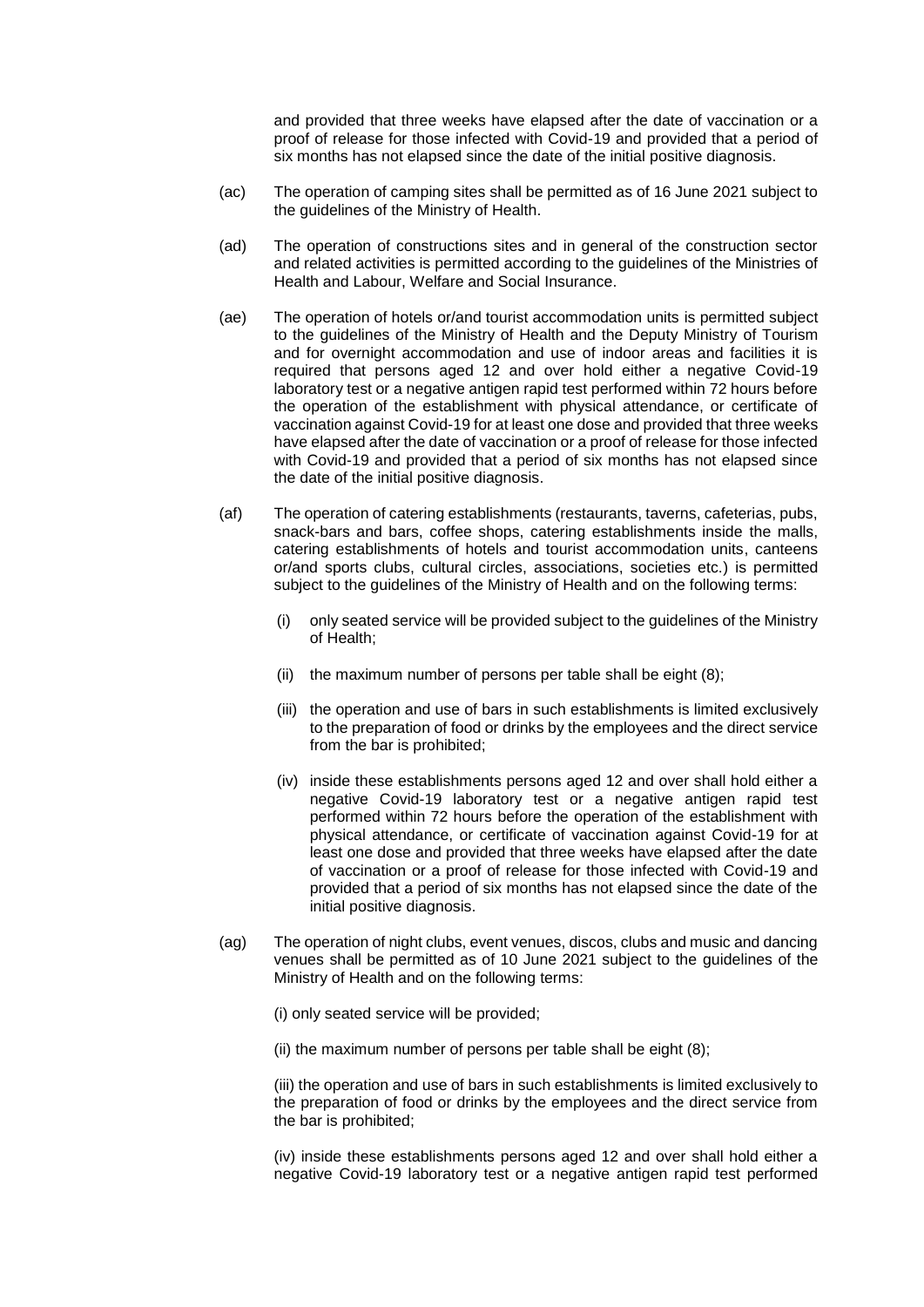within 72 hours before the operation of the establishment with physical attendance, or certificate of vaccination against Covid-19 for at least one dose and provided that three weeks have elapsed after the date of vaccination or a proof of release for those infected with Covid-19 and provided that a period of six months has not elapsed since the date of the initial positive diagnosis.

(ah) For places where, by virtue of this Decree, access is subject to the holding of a negative Covid-19 laboratory test or a negative antigen rapid test or a certificate of vaccination or a proof of release for those infected with Covid-19, nonresidents entering legally the Republic:

(i) using Larnaca and Paphos Airports, may present the Cyprus Flight Pass obtained on the [www.cyprusflightpass.gov.cy](http://www.cyprusflightpass.gov.cy/) platform;

(ii) using legal sea points of entry, if they are cruise passengers, they should have the proof they obtain from the cruise ship as disembarkment card and if they are passengers of recreational craft, they should have the proof the obtain from their Marina Operator subject to the guidelines of the Ministry of Transports, Communications and Works and the Deputy Ministry of Shipping.

- (ai) Up to 09 June 2021, private service providers, with the exception of essential services, shall operate through teleworking and physical attendance of employees inside the workplace should not exceed 50% of the total number of employees and as of 10 June 2021 the physical attendance of all employees shall be permitted.
- (aj) Subject to the provisions of this Regulation, the competent authority, by virtue of the Public Services Law of 1990 to 2020 or/and any laws governing the operation of Independent Services and/or Deputy Ministries, shall continue up to 09 June 2021 the identification of staffing needs for teleworking and physical presence at work for the smooth operation of the Service:
	- (i) up to 09 June 2021, the public sector and the wider public sector shall work through teleworking and with physical presence of the necessary personnel which shall not exceed 50% of the personnel in order to ensure the smooth operation of the service and the service of citizens to meet emergency needs; and as of 10 June 2021 the arrangements of teleworking shall be terminated and the personnel shall work with physical attendance unless and where the competent Authority decides otherwise:

Provided that outdoor construction sites/teems shall continue their works by observing the relevant health protocols;

- (ii) as to the Essential Services, as determined in paragraph (ak) hereof, the competent authority shall proceed to the necessary arrangements, in order to ensure, to the extent possible the physical presence at work for the smooth operation of the Service and State;
- (iii) civil servants falling within the categories of citizens with risk factors for serious illness by COVID-19 contained in a list prepared by the Ministry of Health and published on 29 December 2020 or/and in any future update of that list and they do not wish to return to their workplace are obliged to perform their duties from home through teleworking. If they do not wish to perform their duties from home, they may apply for a special sick leave which shall be considered as a sick leave according to the legislation in force and/or collective agreement and/or terms of employment for the period of which the said beneficiaries shall be indemnified with 60% of their earnings by their employer;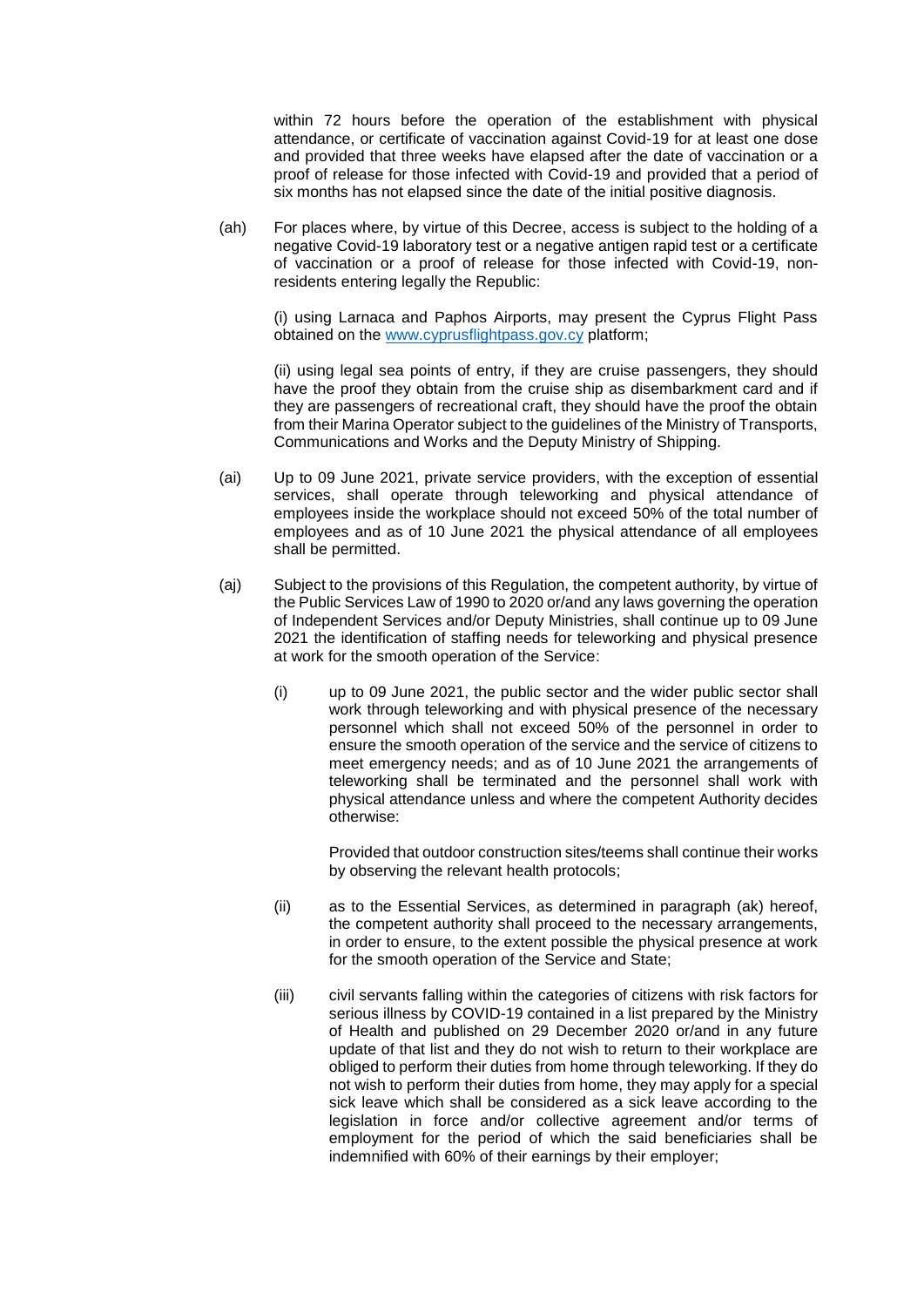- (iv) in cases where due to the nature of the work teleworking is not permitted, depending on the needs of the service, a request for special leave for reasons of public health may be submitted;
- (v) by decision of the Competent Authority, as the case may be, the Essential Services defined in paragraphs (ak) may implement flexible working hours in addition to the working hours of the personnel, in agreement with the employees;
- (vi) Organisations of Public Law and Local Authorities shall implement the provisions of this paragraph mutatis mutandis.
- (ak) For the purposes of this Decree, the following services are defined as Essential Services up to 09 June 2021:
	- (1) the Ministry of Labour, Welfare and Social Insurance, including all its Departments/Services;
	- (2) the Ministry of Health, including all its Directorates/Departments and Services, as well as the State Medical Services Organisation and the Health Insurance Organisation and their Directorates and/or Services;
	- (3) the Ministry of Transports, Communications and Works, including all its Departments/Services;
	- (4) the Ministry of Finance, including all its Directorates General /Departments/Services;
	- (5) the Ministry of Interior, including all its Directorates/Departments and Services;
	- (6) the Ministry of Energy, Commerce and Industry, including its Directorates/Departments and Services;
	- (7) the Ministry of Justice and Public Order, including its Directorates/Departments and Services;
	- (8) the Ministry of Agriculture, Rural Development and Environment, including its Directorates/Departments and Services;
	- (9) the Ministry of Education, Culture, Sports and Youth including its Directorates/Departments and Services;
	- (10) the Ministry of Defence;
	- (11) the Ministry of Foreign Affairs, including its Directorates and Departments;
	- (12) the Deputy Ministry of Research, Innovation and Digital Policy, including its Departments and Services;
	- (13) the Deputy Ministry of Shipping;
	- (14) the Deputy Ministry of Tourism;
	- (15) the House of Representatives;
	- (16) the Courts and Registries (including their officers);
	- (17) the Law Office of the Republic;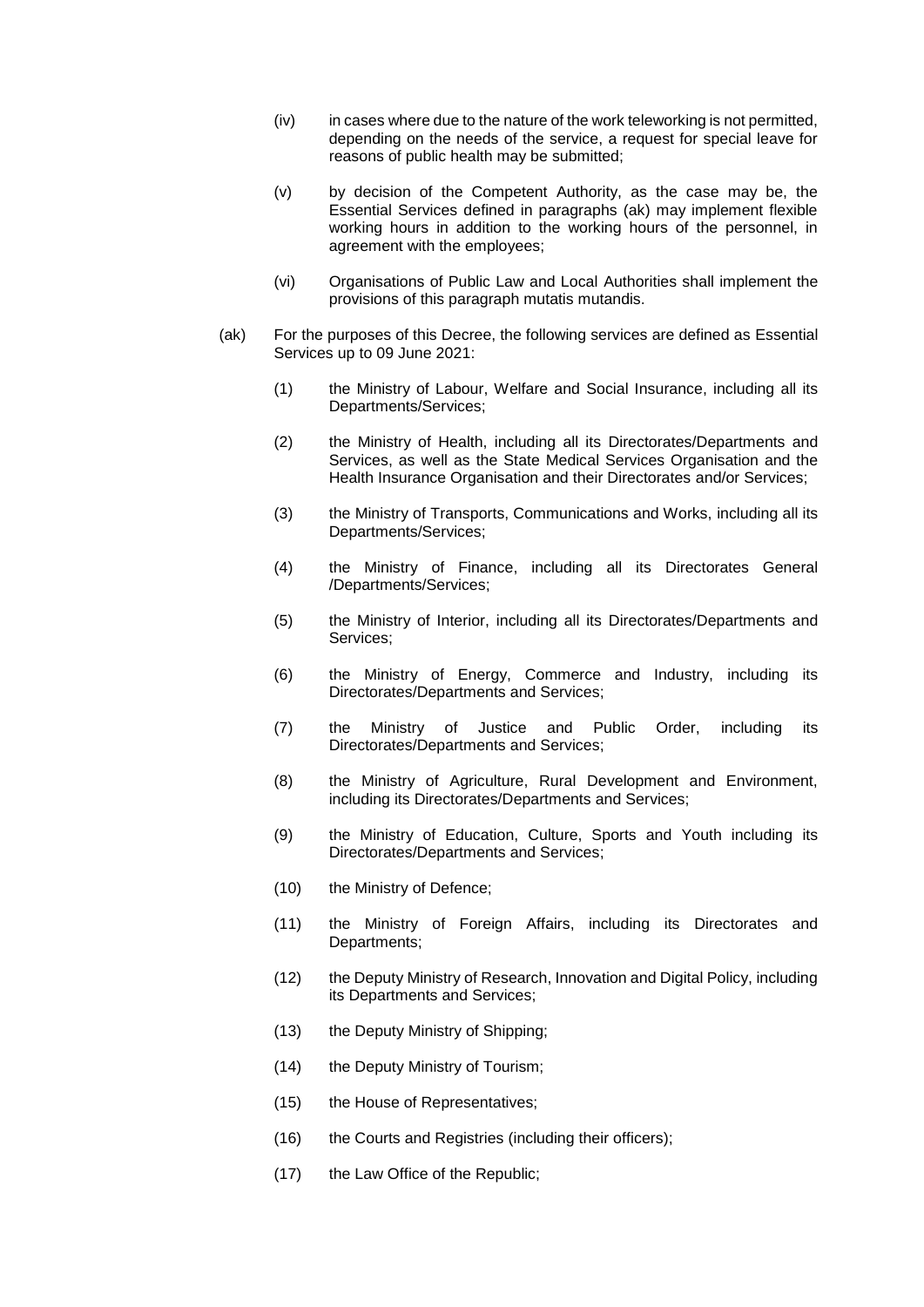- (18) the Health Services of Local Authorities and the Health Services of the public and wider public sector;
- (19) the Cyprus Intelligence Services;
- (20) The Police, the Fire Service and the Department of Prisons;
- (21) the National Guard;
- (22) the Treasury;
- (23) the private and public hospitals, clinics, medical and diagnostic centres;
- (24) the essential services of airports and air companies;
- (25) the telecommunication and radio companies in Cyprus;
- (26) the Electricity Authority of Cyprus;
- (27) the Water Boards and Desalination Plants;
- (28) the Office of the Transmission System Operator;
- (29) the Investigation Committee of Naturalisation by Exception of non-Cypriot Investors and Businesspersons, appointed by virtue of a decree issued by the Attorney General of the Republic (R.A.A. 406/20 and 467/20) and its staff and the Investigation Committee for establishing the facts in relation to Cypra Ltd and/or Cypra Bioenergy Ltd and/or to other connected and/or related companies and/or persons, appointed by virtue of a decree issued by the Attorney General of the Republic (R.A.A 652/20) and its staff;
- (30) the Financial Market Infrastructures & Payments Division, the Currency Management Division, the Information Technology Division, the General Administration Services Division, the Accounting Services and Controlling Division and the Supervision – Crisis Team, Central Bank of Cyprus;
- (31) the Cyprus Telecommunications Authority;
- (32) the Cyprus Sports Organisation;
- (33) the Human Resource Development Authority;
- (34) the Presidency of the Republic;
- (35) the Secretariat of the Council of Ministers;
- (36) The Cyprus Ports Authority, the Ports and their Services;
- (37) the Digital Security Authority;
- (38) the Sewerage Boards;
- (39) the Office of the Commissioner of Electronic Communications and Postal Regulations;
- (40) the Cyprus Agricultural Payments Organisation;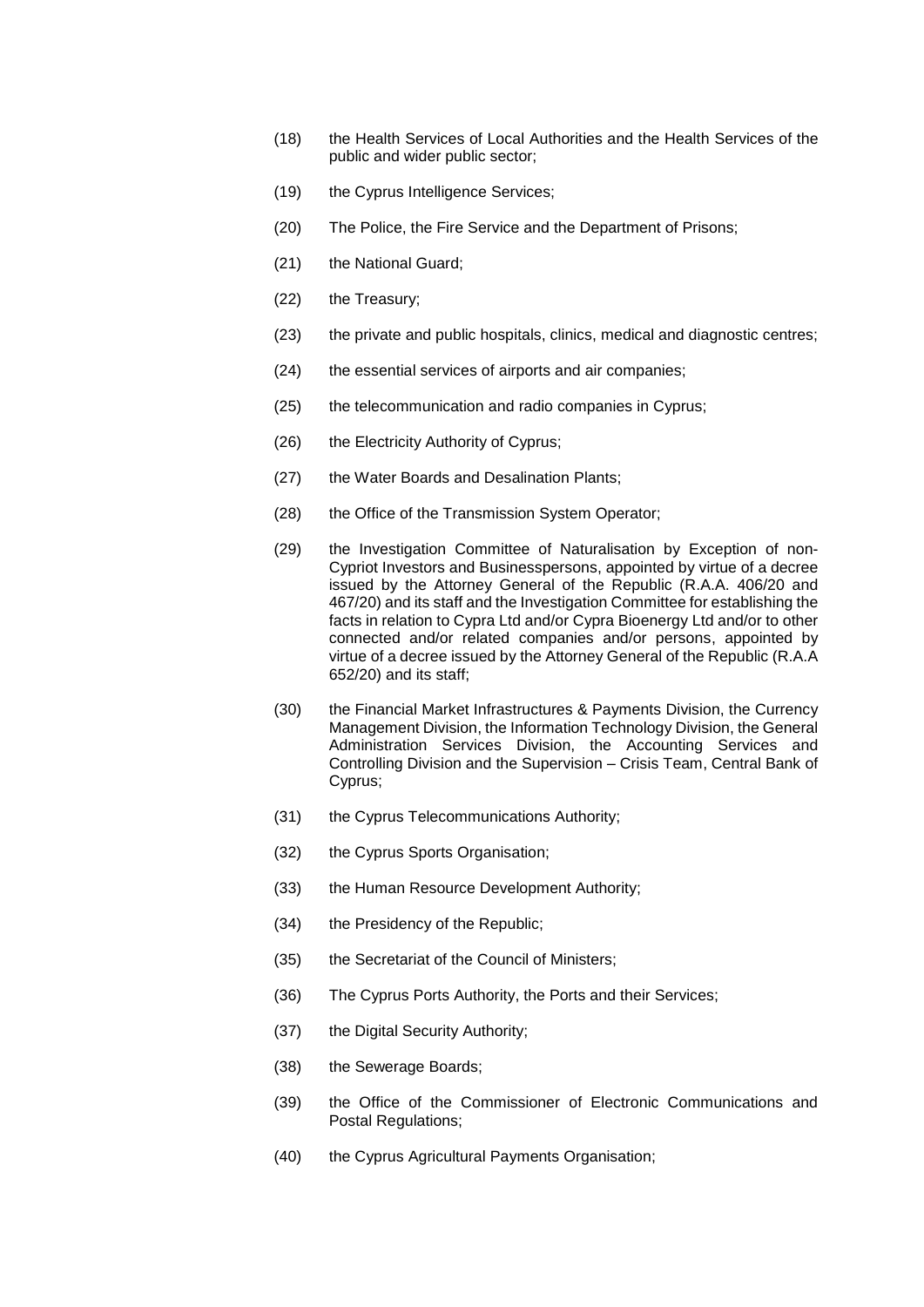- (41) the Cyprus Stock Exchange;
- (42) the Local Authorities;
- (43) the Public Service Commission;
- (44) the Education Service Commission;
- (45) the Energy Regulatory Authority; and
- (46) The Cyprus Theatre Organisation, other than the personnel dealing with play productions, for which arrangements are made according to the needs of productions.

In addition to the above list, for the purposes of this Decree, the following services are defined as Essential Services: the banking services, the insurance services, the services of credit acquiring companies, the shipping sector, the Mass Media, the services necessary to the monitoring and management of the Coronavirus pandemic, the provision of social services and the payment of grants and other benefits to the citizens, to ensure uninterrupted supply of electric power, the water supply services, the services for the operation of electronic communications / systems, telecommunications and postal services, to the operation of air transports and the control of air traffic, to the operation of the maritime traffic management and monitoring systems, for the operation of civil defence, for the operation of hospitals and similar services in the health sector, the Veterinary Services, the prisons, the asylum and migration services, for the repair or maintenance of the electrical and mechanical installations of the National Guard and the Police, including the Fire Service, the safe waste and strategic State resources management, the operation of ports and similar and support services thereof, as well as the provision of private protection and protection system services, the provision of services to buildings and outdoors, any officers who, on the opinion of the General Registrar of Elections, the Deputy General Registrar of Elections and the Registrars of each constituency, shall be considered necessary for the preparation of the electoral procedure of 30 May 2021, as well as the departments and officers of the public sector whose nature of work provides for the physical attendance for the completion of works pertaining to the Recovery and Resilience Facility.

- (al) The ports of the Republic shall operate for commercial transactions and activities and provide services to cruise passengers and support services are allowed for the operation of the ports and for logistics purposes subject to the guidelines of the Ministry of Transports, Communications and Works.
- (am) The operation and use of indoor and outdoor sports facilities is permitted on the following terms:
	- (i) for training and matches of team sports, without the presence of spectators, for the professional championships of 1<sup>st</sup>, 2<sup>nd</sup> and 3<sup>rd</sup> division clubs and national clubs, without using changing rooms and similar infrastructures and in compliance with the health protocols:

Provided that on the day of the match, the operation of the changing rooms is permitted;

(ii) as of 01 June 2021, for individual training and and training of of team sports, including contact sports, in indoor and outdoor sports facilities, subject to the guidelines of the Cyprus Sports Organisation and the Ministry of Health, without using changing rooms and similar infrastructures: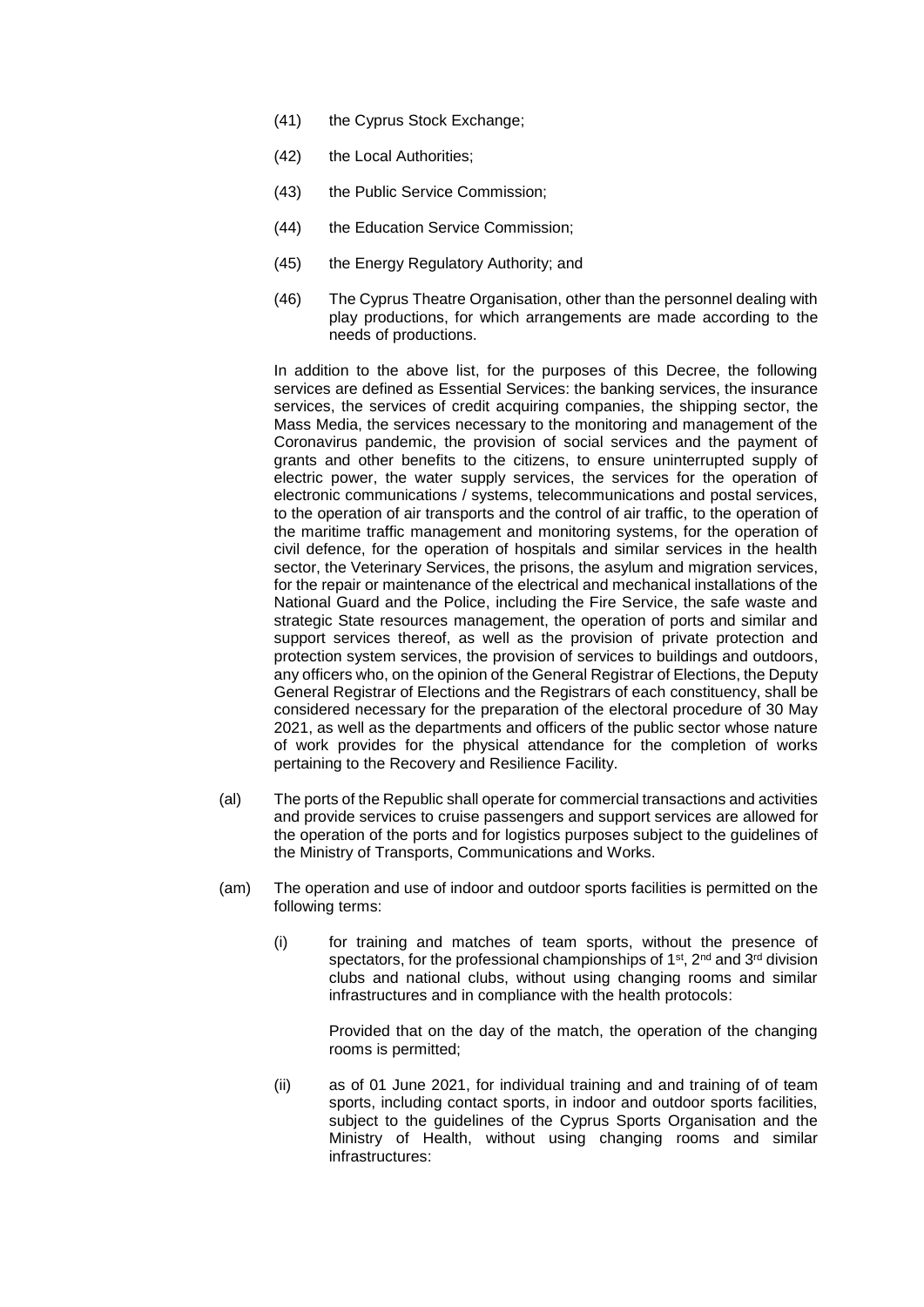Provided that the maximum number of persons shall be determined by the guidelines of the Cyprus Sports Organisation and the Ministry of Health;

(iii) as of 01 June 2021, for non-contact sports events in indoor and outdoor sports facilities, subject to the guidelines of the Cyprus Sports Organisation and the Ministry of Health, without using changing rooms and similar infrastructures:

> Provided that the maximum number of persons shall be determined by the guidelines of the Cyprus Sports Organisation and the Ministry of Health;

(iv) as of 16 June 2021, for team and individual sports events, including contact sports, in indoor and outdoor sports facilities, subject to the guidelines of the Cyprus Sports Organisation and the Ministry of Health, without using changing rooms and similar infrastructures;

Provided that the maximum number of persons shall be determined by the guidelines of the Cyprus Sports Organisation and the Ministry of Health;

- (v) as of 16 June 2021, for social events, such as marathon, triathlon etc., observing the health protocol prepared by the organiser and approved by the Ministry of Health;
- (vi) indoor sports facilities including gyms, dancing schools and other sports academies, observing the measure of 1 person per 10 sqm, without the use of changing rooms and other similar infrastructures, and subject to the guidelines of the Cyprus Sports Organisation and the Ministry of Health;
- (vii) equestrian events without spectators being present, subject to the guidelines of the Ministry of Health;
- (viii) persons aged 12 and above who fall within the provisions of subparagraphs (ii) to (vi) and practice sports in indoor sports facilities or participate in contact sports or in sports events should hold either a negative Covid-19 laboratory test or a negative antigen rapid test performed within 72 hours before the operation of the establishment with physical attendance, or certificate of vaccination against Covid-19 for at least one dose and provided that three weeks have elapsed after the date of vaccination or a proof of release for those infected with Covid-19 and provided that a period of six months has not elapsed since the date of the initial positive diagnosis. Those aged 12 to 17 who practice sports in team sports academies, are required to hold either a negative Covid-19 laboratory test or a negative antigen rapid test on a weekly basis or a certificate of vaccination against Covid-19 for at least one dose and provided that three weeks have elapsed after the date of vaccination or a proof of release for those infected with Covid-19 and provided that a period of six months has not elapsed since the date of the initial positive diagnosis. For the rest of the cases governed by the provisions of these subparagraphs, athletes are required to hold either a negative Covid-19 laboratory test or a negative antigen rapid test on a weekly basis or a certificate of vaccination against Covid-19 for at least one dose and provided that three weeks have elapsed after the date of vaccination or a proof of release for those infected with Covid-19 and provided that a period of six months has not elapsed since the date of the initial positive diagnosis.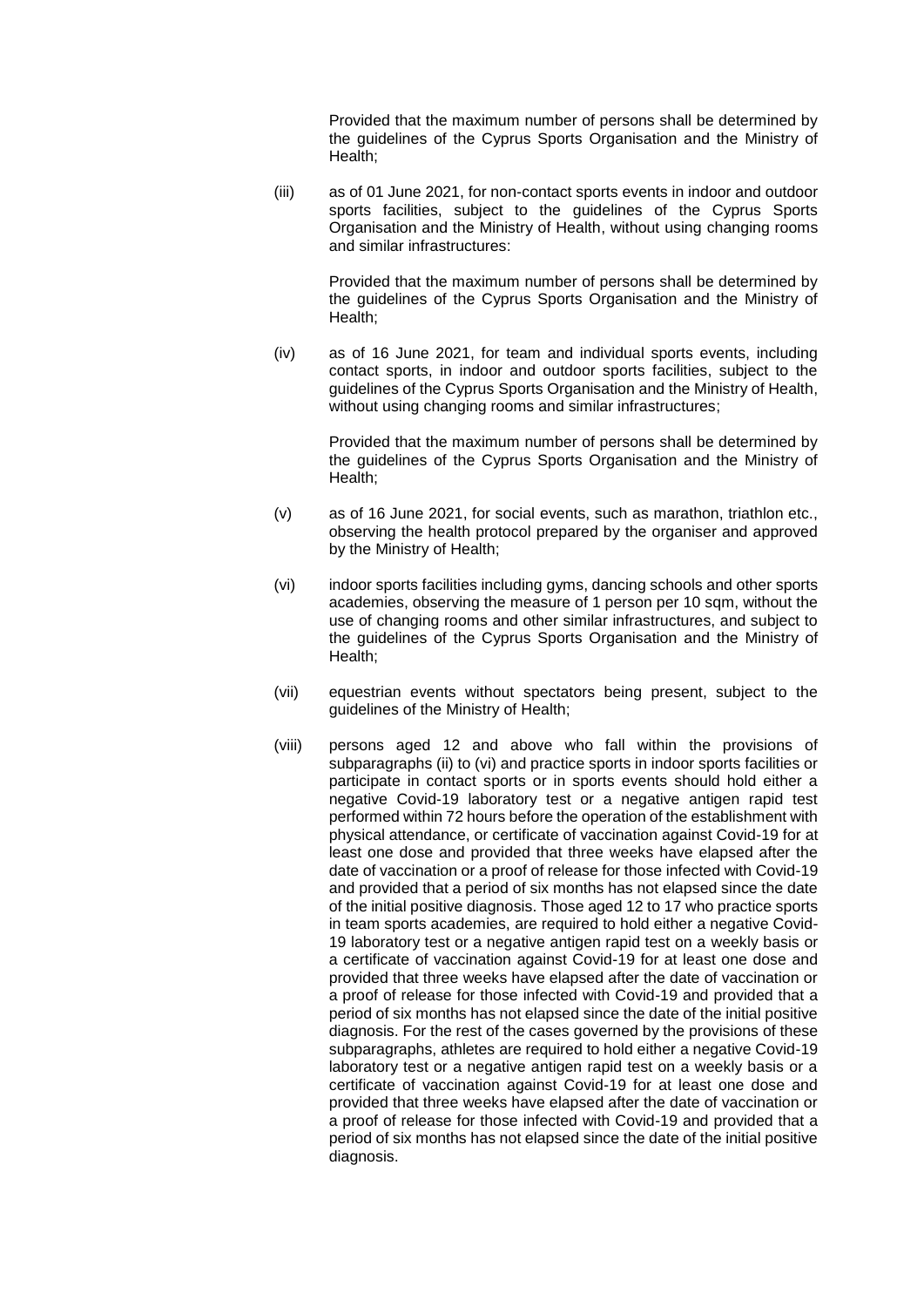(an) The entry and exit of any person into and from the reception and hospitality centres for asylum seekers are permitted, subject to the provisions of this Decree:

Provided that the persons falling within the provisions of this paragraph should hold a certificate of negative rapid antigen test on a weekly basis.

- (ao) The operation of driving schools is permitted subject to the guidelines of the Ministry of Health and the Ministry of Transport, Communications and Works.
- (ap) Farmers' markets shall operate at 50% of their capacity, observing the distance of 1.5 meters between people and the guidelines issued by the Ministry of Health.
- (aq) The operation of swimming pools up to 09 June 2021, used exclusively by persons with disabilities for reasons of therapeutic exercise, as well as for training, is permitted subject to the guidelines of the Cyprus Sports Organisation and the Ministry of Health and without using changing rooms and similar infrastructures. As of 10 June 2021, the access to swimming pools shall be permitted to everybody subject to the guidelines of the Ministry of Health.

2.3 (a) It is prohibited to enter the Republic from illegal points of entry and to this end the competent monitoring authorities implement the necessary measures; and;

(b) any person arriving on and/or entering illegally the territory of the Republic shall remain in areas of compulsory confinement designated by the Republic for 14 days from arrival:

Provided that asylum seekers who enter, are placed and/or obliged to stay in reception, hospitality and/or detention centres for asylum seekers, are placed in areas of compulsory confinement for 14 days, before coming into any contact with those already staying there and the relevant medical protocol shall be observed for each case

2.4 The operation of passenger short sea vessels, recreational fishing vessels and vessels for the transport of divers, private vessels and water sports undertakings shall be governed by the health and safety guidelines issued by the Deputy Ministry of Shipping.

 2.5 The undertakings serving the public, as well as the offices of the public sector, the wider public sector and the Local Authorities serving the public should take the necessary measures to mark the minimum distance of 2 meters that has to be observed by the citizens, both inside and outside the premises provided that not more than 1 person per 10 sqm of working capacity may be simultaneously at the same place, i.e. the service area, including the staff. Moreover, they should display at the entrance of the premises the maximum number of persons allowed inside the premises under the guidelines issued by the Ministry of Health and the Ministry of Labour, Welfare and Social Insurance.

 2.6 Where there is a case of Covid-19 in any private office and/or undertaking and/or in any service of the public service and/or the wider public service and/or in the Independent services and/or in local authorities, they are obliged to suspend their operation immediately and proceed to the disinfection of the area before resuming their operation.

Provided that the whole personnel shall leave the place until the completion of the disinfection and the reoperation of the place. According to the guidelines of the European Centre for Disease Prevention and Control, found on [https://www.pio.gov.cy/coronavirus/press/3042020\\_2.pdf,](https://www.pio.gov.cy/coronavirus/press/3042020_2.pdf) the area must be disinfected with an approved disinfectant by licensed users of viricidal products. Following disinfection, the area must remain closed for at least three (3) hours then the doors open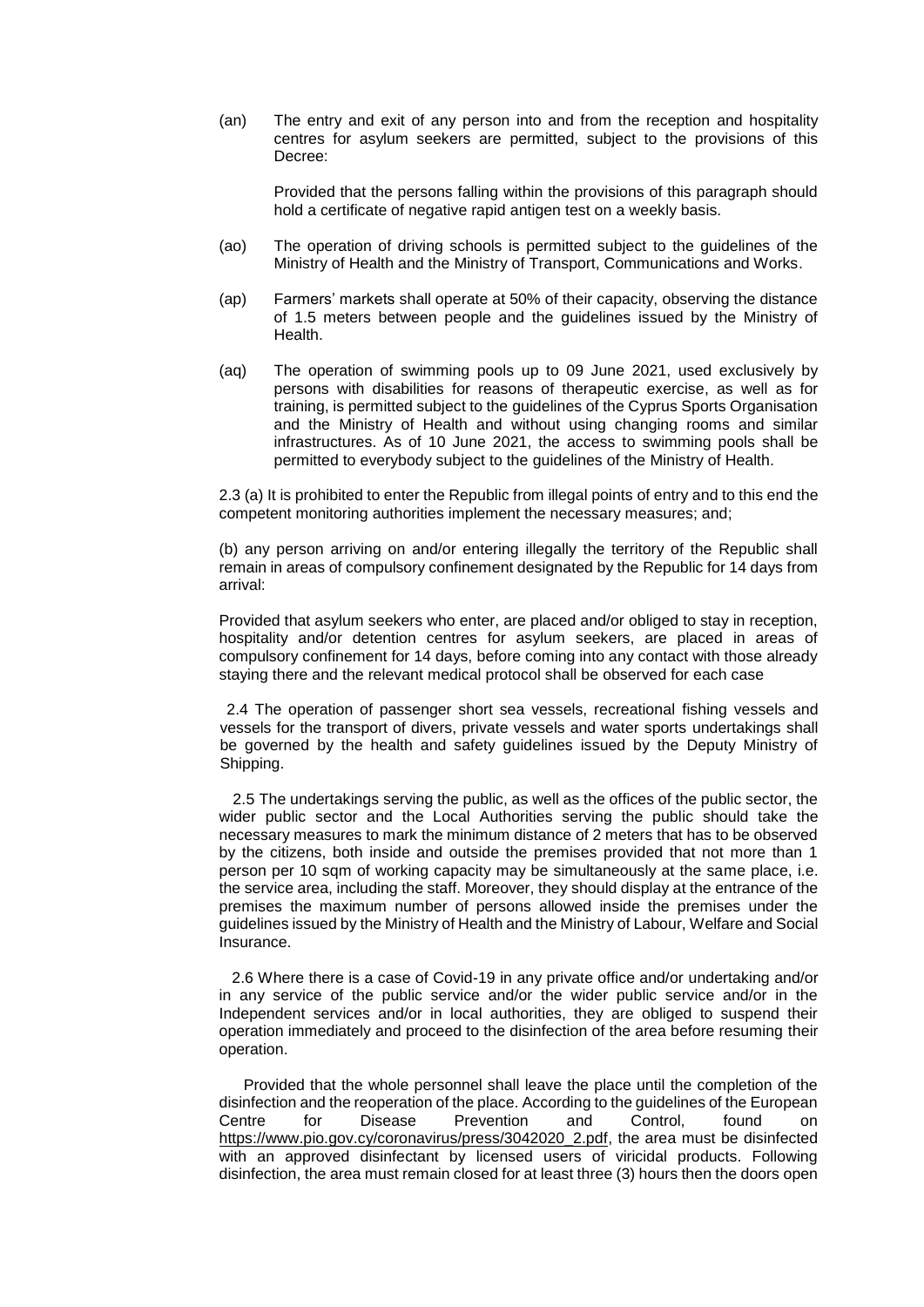for approximately 30 minutes for ventilation purposes, before the staff enters the premises, with the exception of the close contacts of the case, who will result from the tracing and shall be self-isolated.

 2.7 The officers of the following Ministries and/or Services, as well as self-employed persons selected by the Ministry of Energy, Commerce and Industry upon tender procedure for services shall monitor the implementation of measures of the Quarantine Law (Cap. 260) and of this Decree, in cooperation with the Cyprus Police:

- (a) Ministry of Finance;
- (b) Ministry of Education, Culture, Sports and Youth;
- (c) Ministry of Labour, Welfare and Social Insurance;
- (d) Ministry of Interior;
- (e) Deputy Ministry of Research, Innovation and Digital Policy;
- (f) Deputy Ministry of Shipping;
- (g) Deputy Ministry of Tourism;
- (h) Public Health Services, Department of Medical and Public Health Services, Ministry of Health;
- (i) Department of Agriculture, Department of Forests, Department of Fishery and Marine Research, Mines Service and Veterinary Services, Ministry of Agriculture, Rural Development and Environment;
- (j) Consumer Protection Service, Ministry of Energy, Commerce and Industry;
- (k) traffic wardens of each Municipality;
- (l) members of the National Guard;
- (m) the Cyprus Sports Organisation;
- (n) Safety and Health Officers of Ministries/Deputy Ministries, Services/Departments, Organisations of Public Law, Independent Authorities, Local Authorities and the Minister of Finance shall issue a relevant circular with guidelines;
- (o) private security companies and private guards holding a licence issued by virtue of the Private Security Companies Law of 2007 to 2014; and

125(I) of 2007 54(I) of 2009 101(I) of 2011 179(I) of 2014.

- (p) Stewards entered in the Register of Stewards established by the Stewards Commission according to the Prevention and Suppression of Violence at Sports Venues (Stewards) Regulations of 2012 by virtue of the Prevention and Suppression of Violence at Sports Venues Laws of 2008 to 2014;
- (q) the administrations of public and private school units.

 2.8 The use of protective face mask is mandatory for all persons over twelve (12) years old, indoors where there are more than one person and outdoors where there are

Government Gazette, Annex  $III(1)$ : 536 of 2012 48(I) of 2008 97(I) of 2011 119(I) of 2012 213(I) of 2012

132(I) of 2014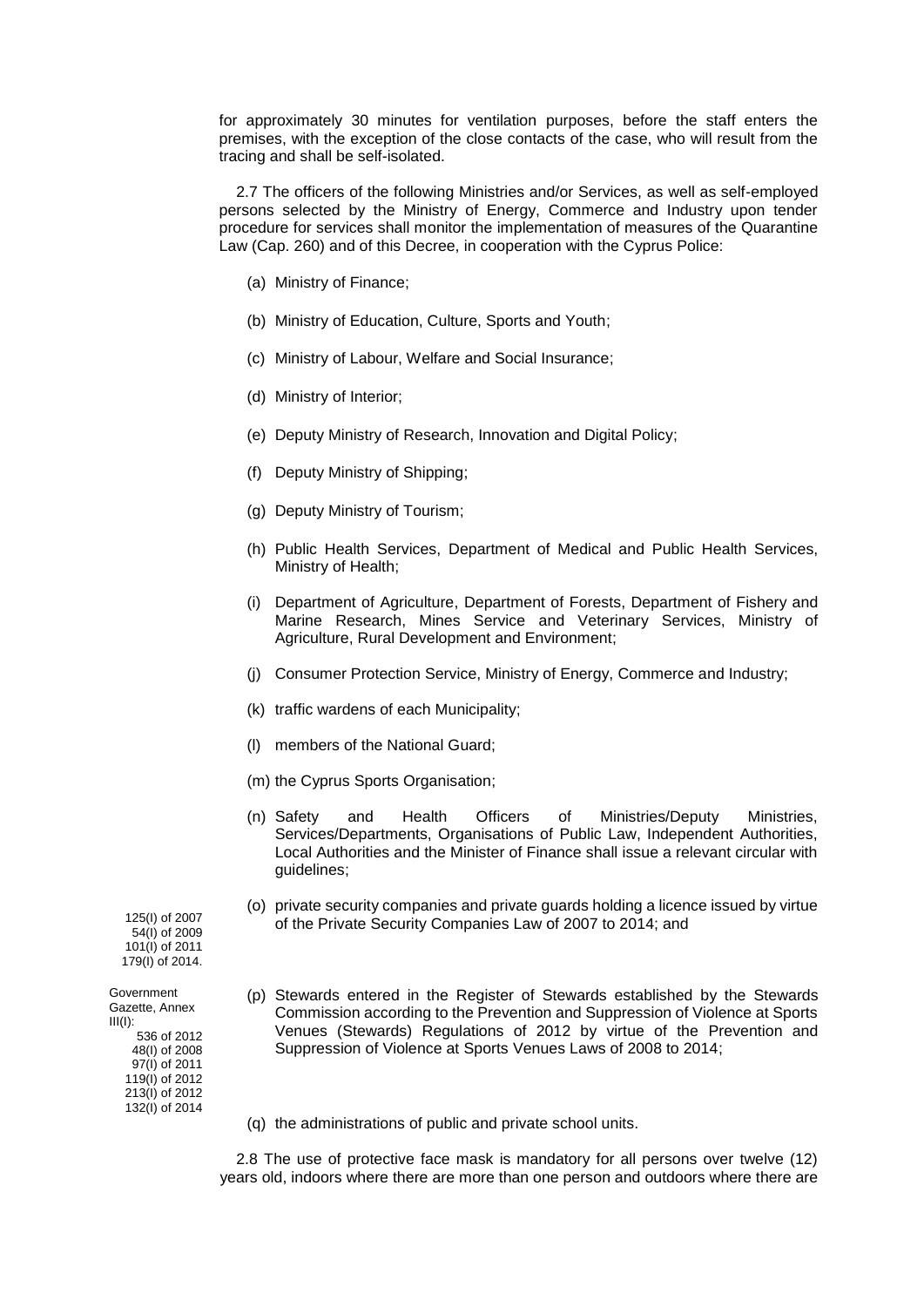more than two persons with the exception of the cases specified by the guidelines issued by the Ministry of Health.

 2.9 The entry into the Republic is permitted to passengers, regardless of nationality, from countries of "Green", "Orange" and "Red" category according to the categorisation of countries based on the risk estimate, as announced by the Ministry of Health and on the following terms:

- (a) passengers from countries of Green category need not present a proof of Covid-19 laboratory test before their arrival in the Republic and should comply in case of a random Covid-19 testing upon their arrival in the Republic, the cost of which is borne by the State;
- (b) passengers from countries of Orange category:

(i) should hold a certificate of negative laboratory COVID-19 test from a certified laboratory, performed 72 hours before departure;

(ii) where it is documented that the authorities of the country do not provide laboratory Covid-19 testing service, may be tested immediately after their arrival in the Republic at their own expenses and remain in compulsory confinement until they receive the result;

(iii) who are Cypriot citizens, their alien spouses and minor children, as well as persons residing legally in the Republic entering the Republic from countries of Orange category, who do not hold a certificate of negative laboratory COVID-19 test from a certified laboratory, performed 72 hours before departure, shall undergo the laboratory COVID-19 test immediately after their arrival in the Republic at their own expenses and remain in compulsory confinement until they receive the result;

(iv) should comply in case of a random Covid-19 testing upon their arrival in the Republic, the cost of which is borne by the State;

(c) passengers from countries of Red category:

(i) should hold a certificate of negative laboratory Covid-19 test from a certified laboratory, performed 72 hours before departure;

(ii) should undergo a laboratory COVID-19 test immediately after arriving in the Republic at their own expenses and remain in compulsory confinement until they receive the result; and

(iii) who are Cypriot citizens, their alien spouses and minor children, as well as persons residing legally in the Republic entering the Republic from countries of Red category, who do not hold a certificate of negative laboratory COVID-19 test from a certified laboratory performed 72 hours before departure, shall undergo a laboratory COVID-19 test immediately after their arrival in the Republic at their own expenses and remain in compulsory confinement for 72 hours upon arrival and should undergo another laboratory Covid-19 test at their own expenses and if the result is negative their selfisolation shall be terminated. These persons should send the result of the test at [monada@mphs.moh.gov.cy;](mailto:monada@mphs.moh.gov.cy)

(d) for passengers diagnosed positive to COVID-19 the medical protocol of the Ministry of Health shall be observed subject to the provisions of Regulation 2.39.

 2.10 (a) The entry into the Republic from countries of Grey category, according to the categorisation of countries based on the risk assessment, as announced by the Ministry of Health, is permitted only for the following categories of passengers:

(i) Cypriot citizens and members of their families (alien spouses and minor children);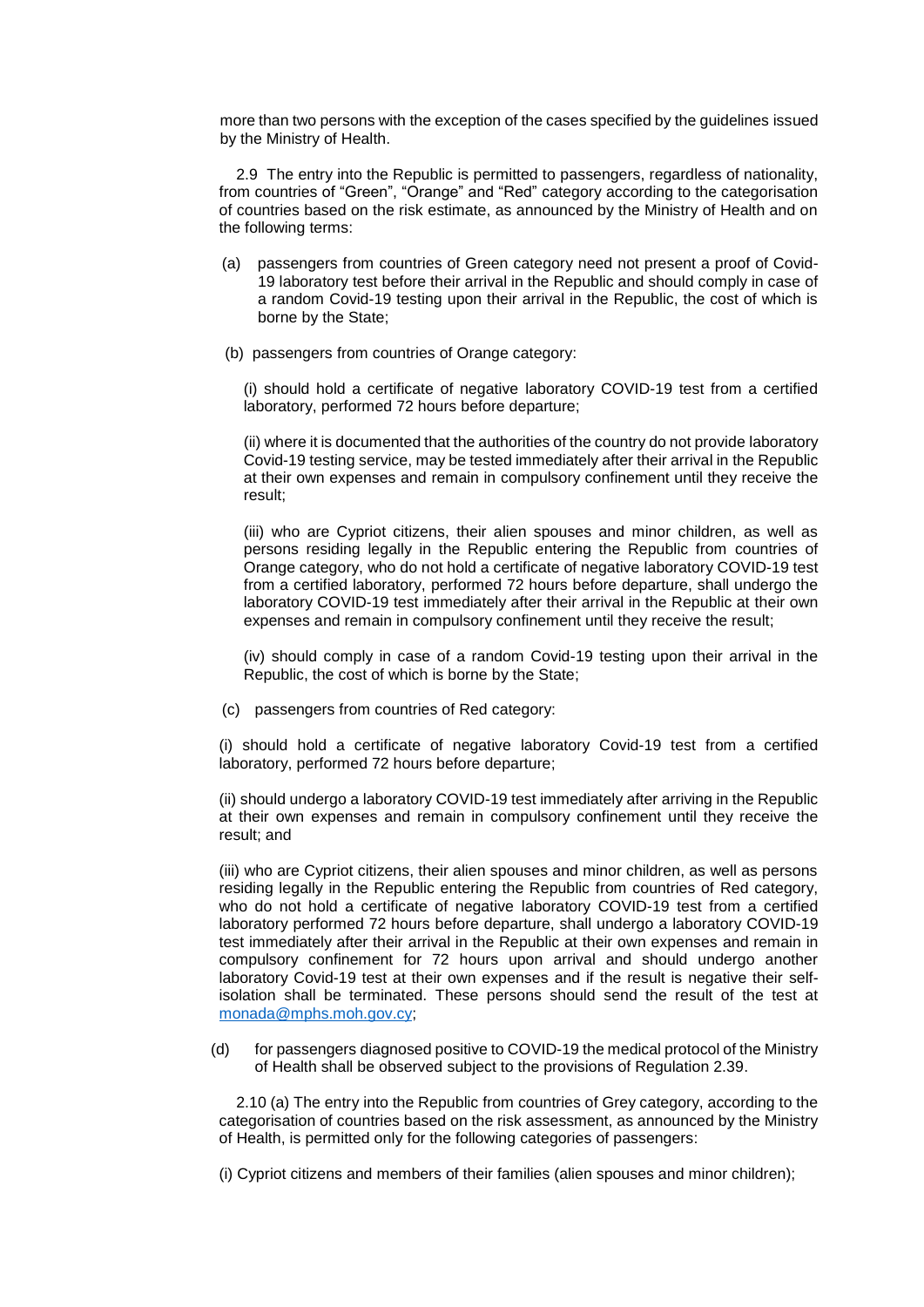(ii) European citizens, citizens of the European Economic Area (Island, Lichtenstein, Norway) and Switzerland;

(iii) legal residents of the Republic;

(iv) passengers entitled to enter the Republic according to the Vienna Convention;

(v) third-country nationals entitled to enter the Republic provided that they hold an approval for special entry permit to the Republic obtained upon application to the Commission appointed by the Council of Minister in its meeting of 17 June 2020;

(b) persons of paragraph (a) with the exception of European citizens, including the citizens of the European Economic Area (Island, Lichtenstein, Norway) and Switzerland shall either hold a certificate of negative laboratory COVID-19 test from a certified laboratory performed 72 hours before departure, or undergo a laboratory Covid-19 test immediately after their arrival in the Republic at their own expenses;

(c) citizens of EU and EEA Member States (Island, Lichtenstein, Norway), as well as Swiss nationals should hold a certificate of negative laboratory Covid-19 test from a certified laboratory, performed 72 hours before departure;

(d) all passengers falling within the provisions of this Regulation shall remain in compulsory confinement and either undergo a laboratory COVID-19 test on the  $7<sup>th</sup>$  day of their self-isolation at their own expenses and their self-isolation is terminated provided that the result is negative or be released on the 10<sup>th</sup> day of their self-isolation provided that they are not positive to Covid-19, according to the guidelines of the Ministry of Health;

(e) for passengers diagnosed positive to COVID-19 the medical protocol of the Ministry of Health shall be observed subject to the provisions of Regulation 2.39;

(f) all passengers should comply in case of a random Covid-19 rapid testing upon their arrival in the Republic the cost of which is borne by the State.

 2.11 The entry into and/or departure from the Republic is permitted to crew members of merchant vessels or crew members of oil rigs conducting research drilling works in the Exclusive Economic Zones of States with which the Republic has established diplomatic relations, or crew members of cruise ships or crew members of recreational craft, who either come to the ports of the Republic, or arrive by commercial or other flights, from countries of Grey category, according to the categorisation of countries based on the risk estimate, as announced by the Ministry of Health and on the following terms:

- (a) these persons shall be self-isolated for 14 days before arrival;
- (b) they undergo a laboratory COVID-19 test before arrival, which should be negative and present the relevant proof or if this is not possible upon arrival and if they are tested positive, they remain in compulsory confinement and the medical protocol of the Ministry of Health shall be observed; and
- (c) their company and/or the agent who has undertaken the crew change, shall undertake to transport the crew directly from the ship to the airport and the transport of the crews arriving by plane from the airport to the port of departure, under strict protection measures. If the arrival of the ship and the arrival of the flight are not synchronised or if the results of the molecular tests are pending the company and/or the agent shall make the necessary arrangements with the authorities for the crews to be quarantined in designated accommodations until the arrival of the flight or vessel. Where possible, the crew to be disembarked shall remain aboard until the date of flight: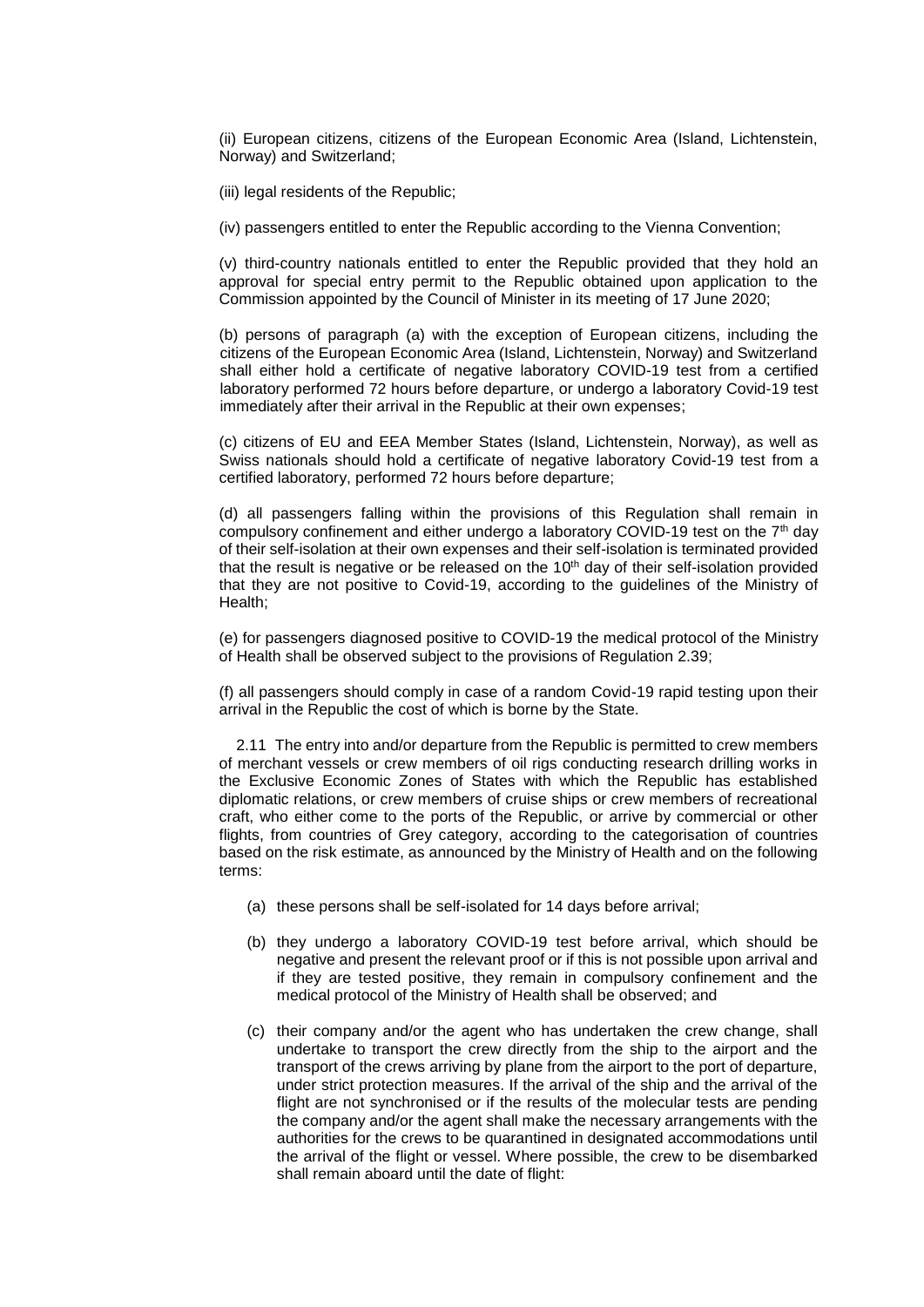Provided that for those who are already working as crew members of ships that enter the Cypriot ports and will depart from the Republic, only this paragraph shall apply.

 2.12 The entry into and residency in the Republic are permitted to seamen and crew members of vessels entering the ports of the Republic, on the following terms:

- (a) for vessels coming to the Republic from countries of Green category and provided that they have not entered during the previous 14 days the port of a country of that category, seamen and crew members need not undergo a laboratory COVID-19 test;
- (b) for vessels coming to the Republic from countries of Orange and Red category and provided that they have not entered during the previous 14 days the port of a country of Grey category, according to the categorisation, seamen and crew members should produce a certificate of negative laboratory COVID-19 test valid 72 hours before the departure of the vessel or the said persons shall undergo a laboratory test at the port and remain aboard until they receive the results;
- (c) for vessels coming to the Republic from countries of Grey category, seamen and crew members must:
	- (i) have been quarantined for 14 days and have filled in the relevant form issued by the Ministry of Transports, Communications and Works, as part of the protocol for the crew change;
	- (ii) undergo a laboratory COVID-19 test when they disembark;
	- (iii) remain aboard or in places of compulsory confinement until they receive the result of the test;
- (d) the procedures provided for in paragraph 2.11 shall apply mutatis mutandis to the laboratory testing, the transport and the isolation of these people until the results of the test are received;
- (e) for passengers diagnosed positive to COVID-19 the medical protocol of the Ministry of Health shall be observed subject to the provisions of Regulation 2.39.

 2.13 The entry into the Republic is permitted to persons from countries of Grey category, regardless of nationality, for carrying out public works or for business purposes, upon the approval by the Commission appointed by the Council of Ministers in its session of 17 June 2020, other than those falling within the provisions of paragraph 2.10(a)(i) to (iv), on the following terms:

(a) if their stay in the Republic does not exceed 4 days:

(i) they may either produce a certificate of negative laboratory COVID-19 test from a certified laboratory, performed 72 hours before departure;

(ii) or undergo a laboratory Covid-19 test immediately after arriving in the Republic at their own expenses and remain in compulsory confinement until they receive the result;

(iii) these persons should undergo daily Covid-19 antigen rapid tests until the day of their departure, have with them the testing receipt for control purposes and take precautionary measures and measures of self-protection in their place of accommodation;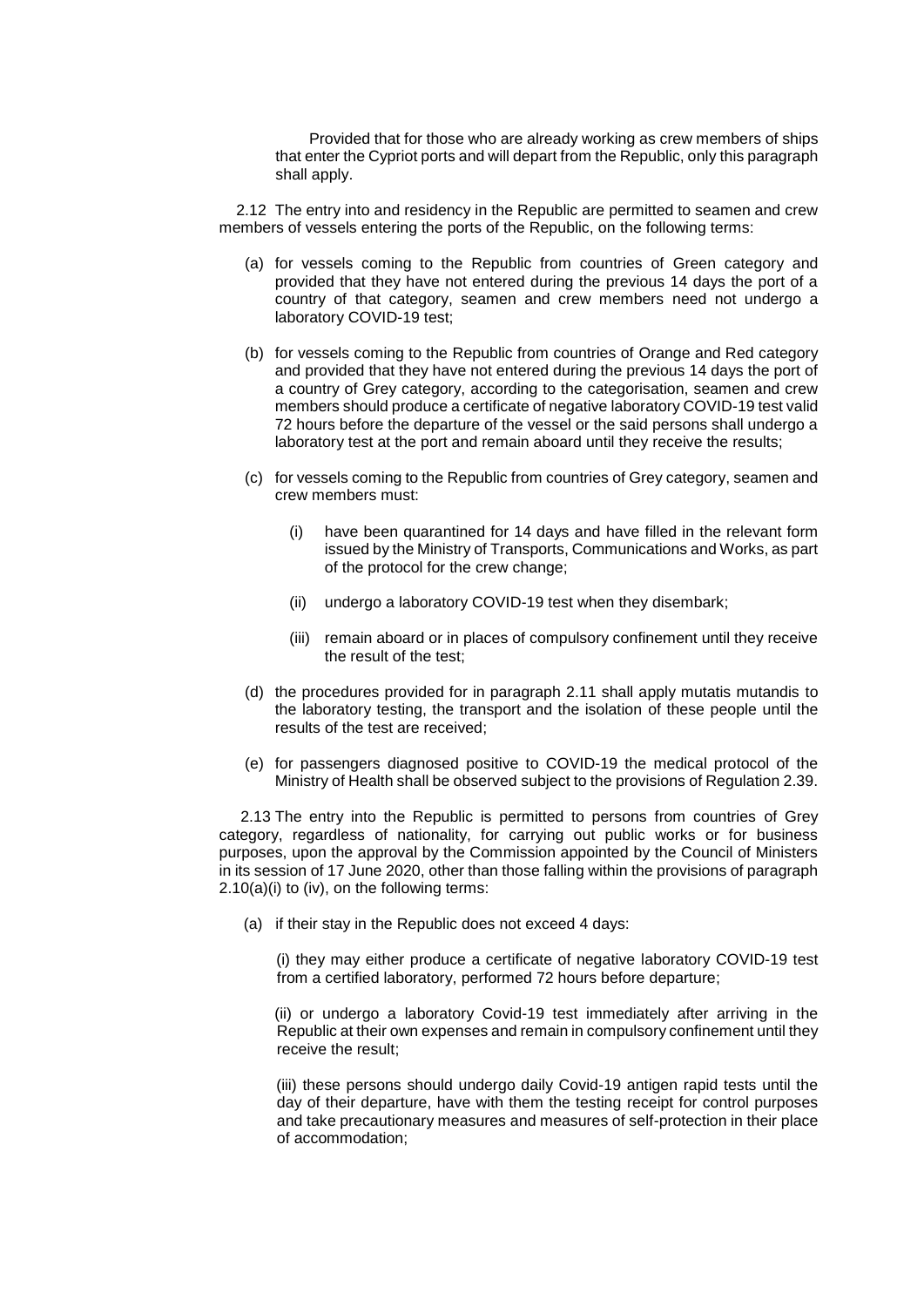(iv) for passengers diagnosed positive to COVID-19 the medical protocol of the Ministry of Health shall be observed subject to the provisions of Regulation 2.39.

(b) If their stay in the Republic exceeds 4 days, the provisions of paragraph 2.10 shall apply.

 2.14 The following applies to those coming legally to the Republic through legal sea points of entry from countries of Green, Orange, Red and Grey category, according to the categorisation of countries based on the risk assessment, as announced by the Ministry of Health:

- (a) passengers of recreational craft coming:
	- (i) from countries of Green category, need not produce a proof of laboratory Covid-19 test before their arrival and should comply in case of a random Covid-19 rapid test for upon their arrival in the Republic, the cost of which shall be borne by the State;
	- (ii) from countries of Orange category, must produce a certificate of negative laboratory Covid-19 test performed 72 hours before the departure of the craft or undergo a laboratory Covid-19 test at the berthing area and in this case, they must remain in compulsory confinement until they receive the result of the test;
	- (iii) from countries of Red category passengers must produce a certificate of negative laboratory Covid-19 test performed 72 hours before the departure of the craft and additionally they must undergo a laboratory Covid-19 test at the berthing area and remain in compulsory confinement aboard until they receive the result;
	- (iv) from countries of Grey category and have not entered during the previous 14 days as of their arrival any port or they have entered ports of countries of Green, Orange and Red category, the passenger aboard must before arriving in the Republic receive the approval of the Commission appointed by the Council of Ministers in its meeting of 17 June 2020, other than those falling within the provisions of paragraph 2.10(a)(i) to (iv) and the passengers aboard shall undergo a laboratory Covid-19 test upon their arrival in the Republic at the berthing area and remain in compulsory confinement until they receive the result of the test;

Provided that for recreational craft that come from countries of Grey category and for which the interval between their departure from a country of Grey category and their arrival in the Republic is less than 14 days, the passenger aboard shall remain in compulsory confinement aboard until the period of 14 days has elapsed or undergo a laboratory Covid-19 test on the 7<sup>th</sup> day of their compulsory confinement at their own expenses and the confinement shall be terminated provided that the result of the test is negative;

- (v) for passengers diagnosed positive to COVID-19 the medical protocol of the Ministry of Health shall be observed subject to the provisions of Regulation 2.39.
- (b) Subject to the guidelines of the Ministry of Transports, Communications and Works, cruise passengers coming to the Republic for a visit not exceeding 24 hours:
	- (i) shall produce a negative Covid-19 antigen rapid test performed 24 hours before their disembarkment, the cost of which shall be borne by the Republic;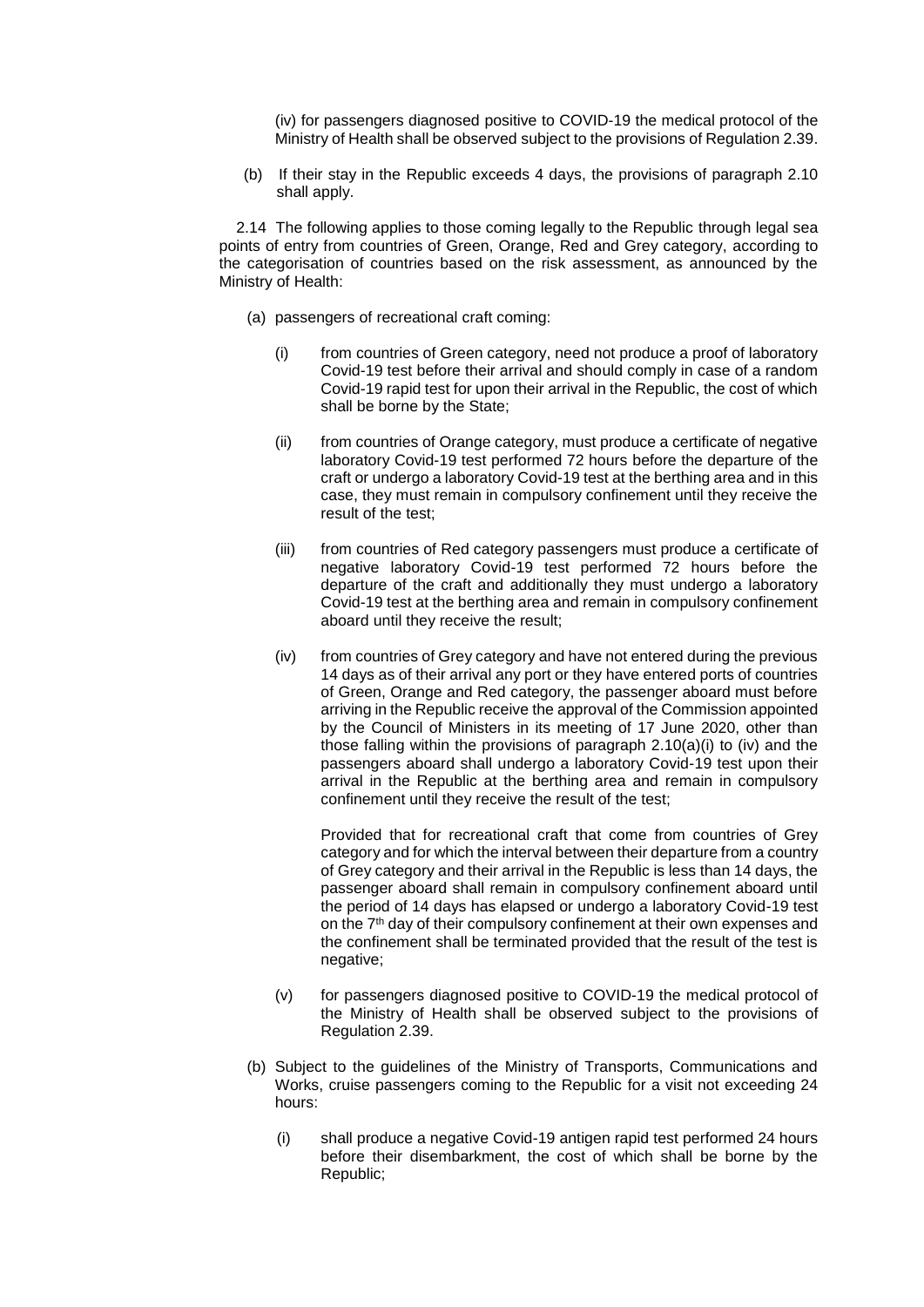- (ii) should comply in case of a random Covid-19 rapid testing upon their arrival in the Republic the cost of which shall be borne by the State and for those tested positive to Covid-19 the medical protocol of the Ministry of Health shall be observed;
- (iii) whose cruise ends in the Republic and they depart immediately from the Republic, shall not be obliged to produce a negative Covid-19 antigen rapid test during their disembarkment;
- (c) Cruise passengers coming to the Republic for a visit exceeding 24 hours and their ship starts the cruise from or ends the cruise in the ports of the Republic and:
	- (i) where the destinations of the cruise were only countries of green category, shall be exempted from the obligation to undergo a laboratory Covid-19 test or a Covid-19 antigen rapid test;
	- (ii) where the destinations of the cruise include only countries of orange category, during their disembarkment, passengers shall undergo a laboratory Covid-19 test at the port and at their own expenses and shall remain in compulsory confinement until they receive the result;
	- (iii) where the destinations of the cruise include only countries of red category, during their disembarkment, passengers shall undergo a laboratory Covid-19 test at the port and shall remain in compulsory confinement for 72 hours from arrival in hotels or/and tourist accommodation units entered into contract with the State and additionally they shall undergo another laboratory Covid-19 test upon expiry of the 72 hours:

Provided that the cost of laboratory testing shall be borne by the passengers.

- (iv) should comply in case of a random Covid-19 rapid testing upon their arrival in the Republic the cost of which shall be borne by the State and for those tested positive to Covid-19 the medical protocol of the Ministry of Health shall be observed.
- (d) Entities and persons operating at the ports of the Republic, including transporters, passengers and personnel entering and moving inside the ports of the Republic shall observe the Health Protocol of the ports of the Republic, as well as the guidelines of the Ministry of Transports, Communications and Works and those of the Ministry of Health.
- (e) Shipping companies, shipowner's agents and crew members shall observe the Health Protocol of the ports of the Republic, as well as the guidelines issued by the Ministry of Transports, Communications and Works and the Ministry of Health, as amended from time to time, on the procedures to follow at the ports of the Republic to reduce the spread of Covid-19.
- (f) The operators of the sea points of entry shall ensure that the provisions of this Regulation are respected.

 2.15 The entry into the Republic is permitted to persons from countries falling into the Grey category, as announced by the Ministry of Health, who have obtained in advance a work permit as housekeepers, agricultural and farm workers and for any other employment in the Republic from the competent Ministries and Departments and upon approval by the Commission appointed by the Council of Ministers in its session of 17 June 2020, on the following terms: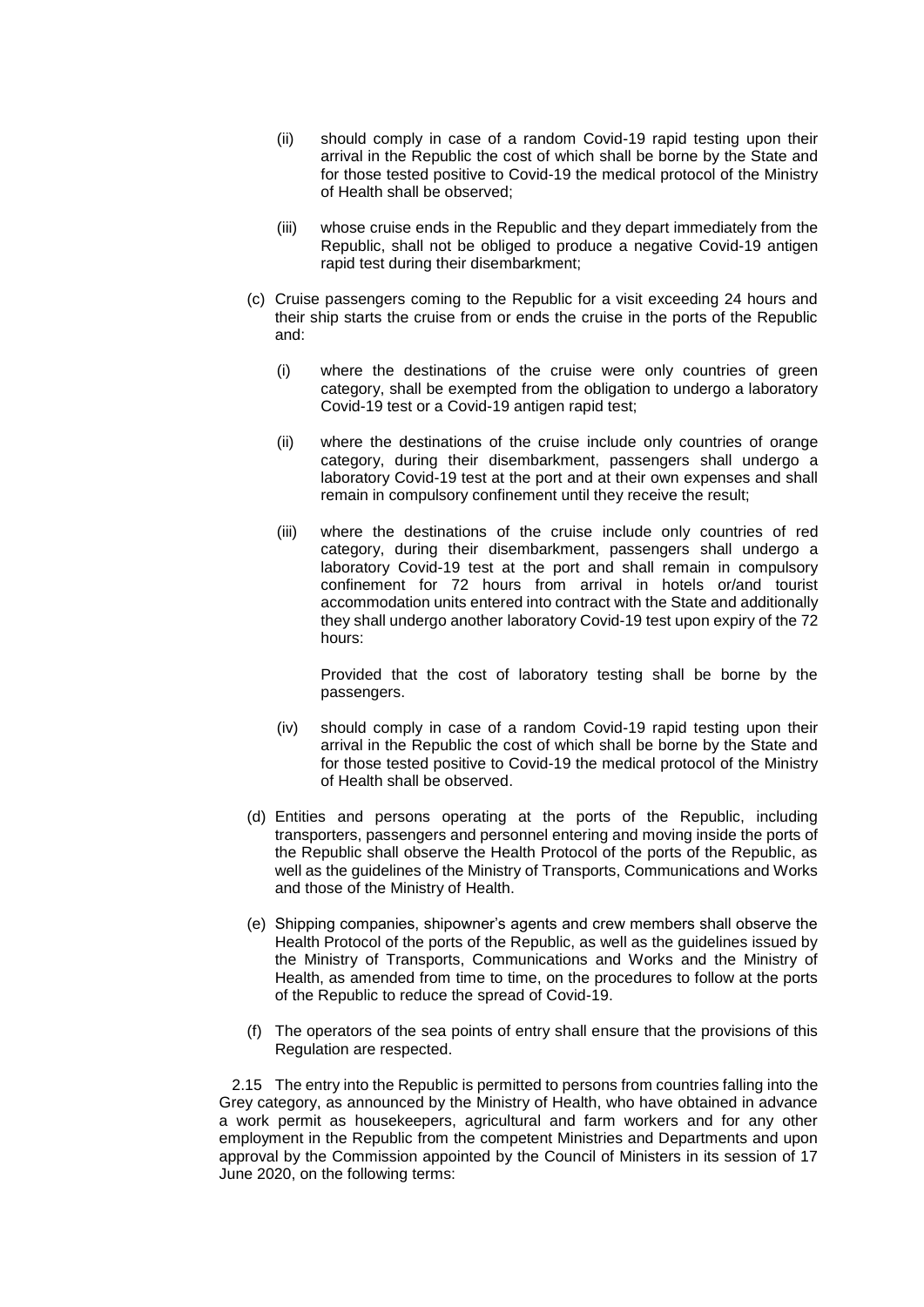- (a) the special entry permit is granted based on the order in which applications are submitted, which is recorded in an electronic register kept by the Ministry of Interior;
- (b) employers pay in advance the cost of accommodation for the above persons for their compulsory confinement in hotels and/or tourist accommodation units with which the Deputy Ministry of Tourism has entered into contract, as well as the cost of two laboratory Covid-19 tests (one test upon arrival and a repeat test on the  $10<sup>th</sup>$  day of the compulsory confinement) and the compulsory confinement shall terminate provided that the result of the molecular test is negative:

 Provided that the overall incurred cost prepaid by the employers is determined by the Council of Ministers; and

(c) employees falling within the provisions of this Regulation shall pay their own cost of transport to the said tourist accommodation units.

 2.16 The persons who are entitled to come to the Republic according to the Vienna Convention and arrive from countries other than those of Green category, shall either undergo a laboratory Covid-19 test that has to be negative and valid 72 hours before their departure or undergo a molecular test upon their arrival and remain in a designated area until they receive their result;

2.17 (a) passengers entering the Republic with a valid certificate of vaccination issued by the Republic and provided that, following the administration of all required doses, depending on the vaccine administered to them, the number of days predetermined by the Ministry of Health has elapsed between the administration of the last dose and the date of the trip, are exempted from the obligation to undergo a Covid-19 test and from the obligation of self-isolation;

(b) passengers who hold a valid certificate of vaccination either for a vaccine approved by the European Medicines Agency or for Sputnik V against Covid-19 and come legally to the Republic from Israel, UK, EU Member States, Member States of the European Economic Area (Island, Lichtenstein, Norway), Switzerland, Russia, United Arab Emirates, Saudi Arabia, Ukraine, Jordan, Lebanon, Egypt, Belarus, Serbia, Qatar, Bahrein, United States of America, Armenia, Georgia, Canada and Kuwait and provided that, following the administration of all required doses, depending on the vaccine administered to them, the number of days predetermined by the Ministry of Health has elapsed between the administration of the last dose and the date of the trip, are exempted from undergoing a Covid-19 test and from the obligation of self-isolation:

Provided that passengers falling within the provisions of this Regulation shall comply in case of a random Covid-19 rapid testing upon their arrival in the Republic the cost of which is covered by the State and for those tested positive for Covid-19 the medical protocol of the Ministry of Health shall be observed.

2.18 (a) All persons regardless of their country of departure travelling by plane to the Republic and falling within the provisions of paragraphs 2.9, 2.10, 2.11, 2.13, 2.15, 2.16 and 2.17 hereof, should fill in electronically and within 24 hours before the commencement of their trip all information, details and declarations requested, according to the procedures provided for on [www.cyprusflightpass.gov.cy](http://www.cyprusflightpass.gov.cy/) and hold the CyprusFlightPass prior to boarding and upon their arrival in the Republic.

(b) Notwithstanding the provisions of paragraph (a), in case of a technical problem or maintenance of the website [www.cyprusflightpass.gov.cy,](http://www.cyprusflightpass.gov.cy/) which is officially announced by the Civil Aviation Department, the passenger may fill in the form in writing.

c) Passengers arriving in the Republic without the CyprusFlightPass filled in electronically or in handwriting only in case of the reasons referred to in paragraph (b),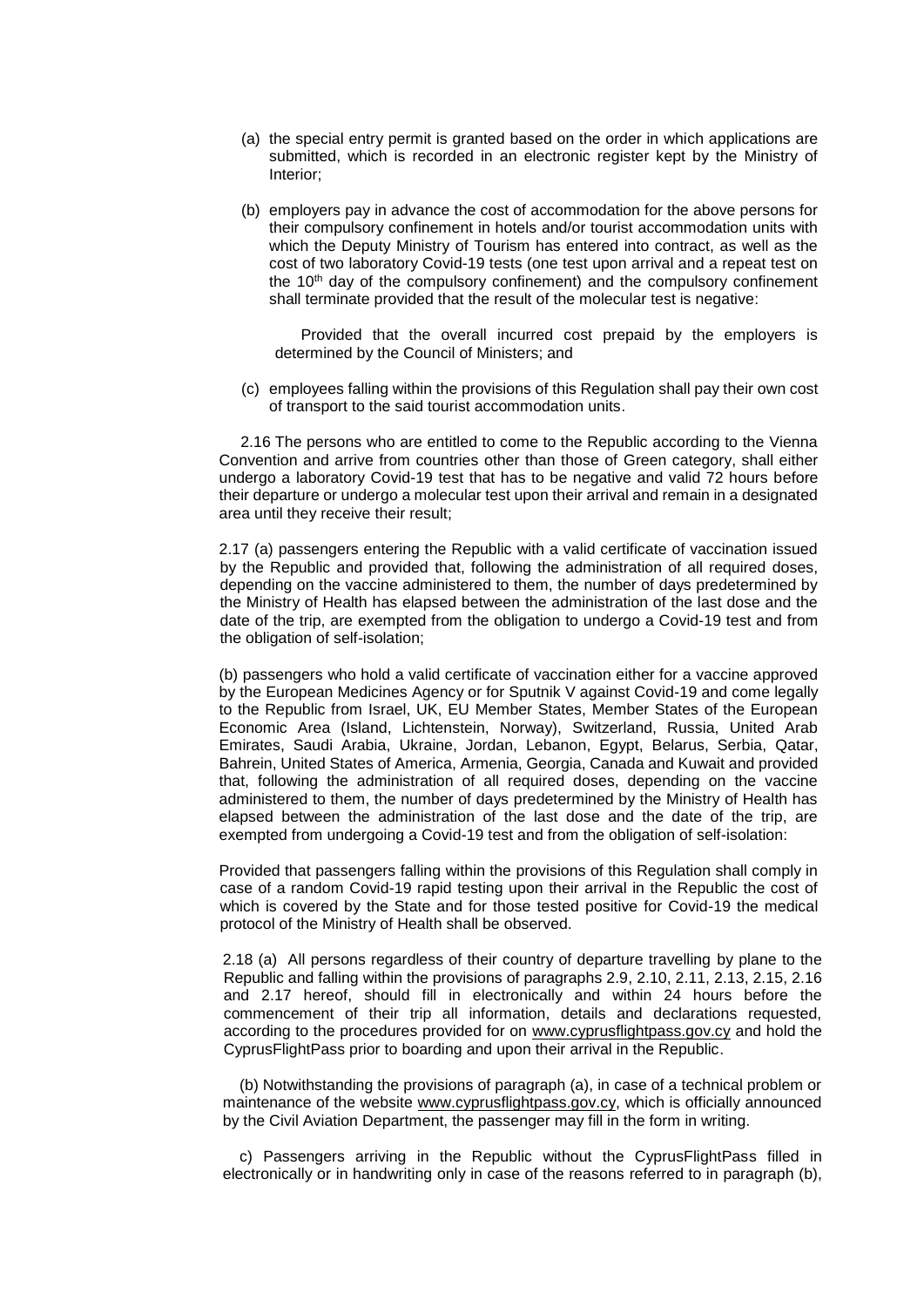82(I) of 2000 52(Ι) of 2002 27(Ι) of 2006 96(Ι) of 2010 127(Ι) of 2010 90(Ι) of 2012 99(Ι) of 2012 124(Ι) of 2013 74(I) of 2015 44(I) of 2016 20(Ι) of 2017 135(I) of 2018 32(I) of 2020 35(Ι) of 2020 71(Ι) of 2020 85(Ι) of 2020 132(I) of 2020 133(Ι) of 2020.

47(Ι) of 1997

are committing an offence and in such case the Out-of-court Settlement of Offences Laws of 1997 (No. 6) of 2020 shall apply providing for the payment of a fine of €300.00, unless they do not enter the Republic and return to the initial country of departure.

(d) Passengers arriving in the Republic without the CyprusFlightPass, shall be subject to a fine of €300.00 and must undergo a laboratory Covid-19 test at the respective airport of the Republic at their own expenses and be self-isolated until they receive the result.

(e) Notwithstanding the provisions of paragraphs (a) to (d) hereof, the coordinators of delegation of sports teams traveling with charter flight for events within the context of European and international championships, are obliged to present a list with all the names of the delegation stating the date and the result of the laboratory Covid-19 test.

(f) Referees and Assistant Referees (linesmen) participating in European and/or international championships, travelling from and to the Republic, under the guidelines of the Ministry of Health.

 2.19 (a) Asylum seekers who enter and/or are placed and/or are obliged to stay for the first time in reception, hospitality and/or detention centres for asylum seekers, should undergo a laboratory Covid-19 test before entering these centres.

 (b) Asylum seekers staying in the hospitality and/or detention centre shall undergo and/or repeat the laboratory COVID-19 tests whenever the head of the asylum centre may think appropriate.

 2.20 (a) All new inmates shall undergo laboratory Covid-19 test before being admitted to any detention centre and/or prison.

 (b) Inmates shall undergo and/or repeat the laboratory COVID-19 tests whenever the Director of the Prison Department and/or the Head of Detention Centres and/or the Chief of Police and/or any other person in charge of the detention centres may think appropriate.

 2.21 (a) Entities and persons operating at the airports of the Republic, including passengers and staff entering and moving inside the airports of the Republic, shall observe the Health Protocol of the airports of the Republic, as well as the guidelines and measures issued by the Minister of Transports, Communications and Works and the Minister of Health, as amended from time to time, to reduce the spread of COVID-19 in the Republic. The Operator of the Airports of the Republic is responsible to ensure their uniform implementation by all those working and moving within the airports of the Republic.

(b) Air companies shall observe the Health Protocol of the airports of the Republic, as well as the guidelines and measures issued by the Minister of Transports, Communications and Works and the Minister of Health, as amended from time to time, regarding the procedures applied by the airports of the Republic for reducing the spread of COVID-19.

(c) Airlines are prevented from allowing passengers traveling to the Republic who do not have the CyprusFlightPass to board the aircraft, unless there are reasons stated in paragraph 2.18(b).

2.22 Persons placed in compulsory confinement and self-isolation should:

- (a) remain inside the place of accommodation, unless they receive instructions from their physician or an authorised public health officer to go to a medical centre;
- (b) maintain a distance of at least 2 meters from other persons;
- (c) not accept visits at their place of accommodation: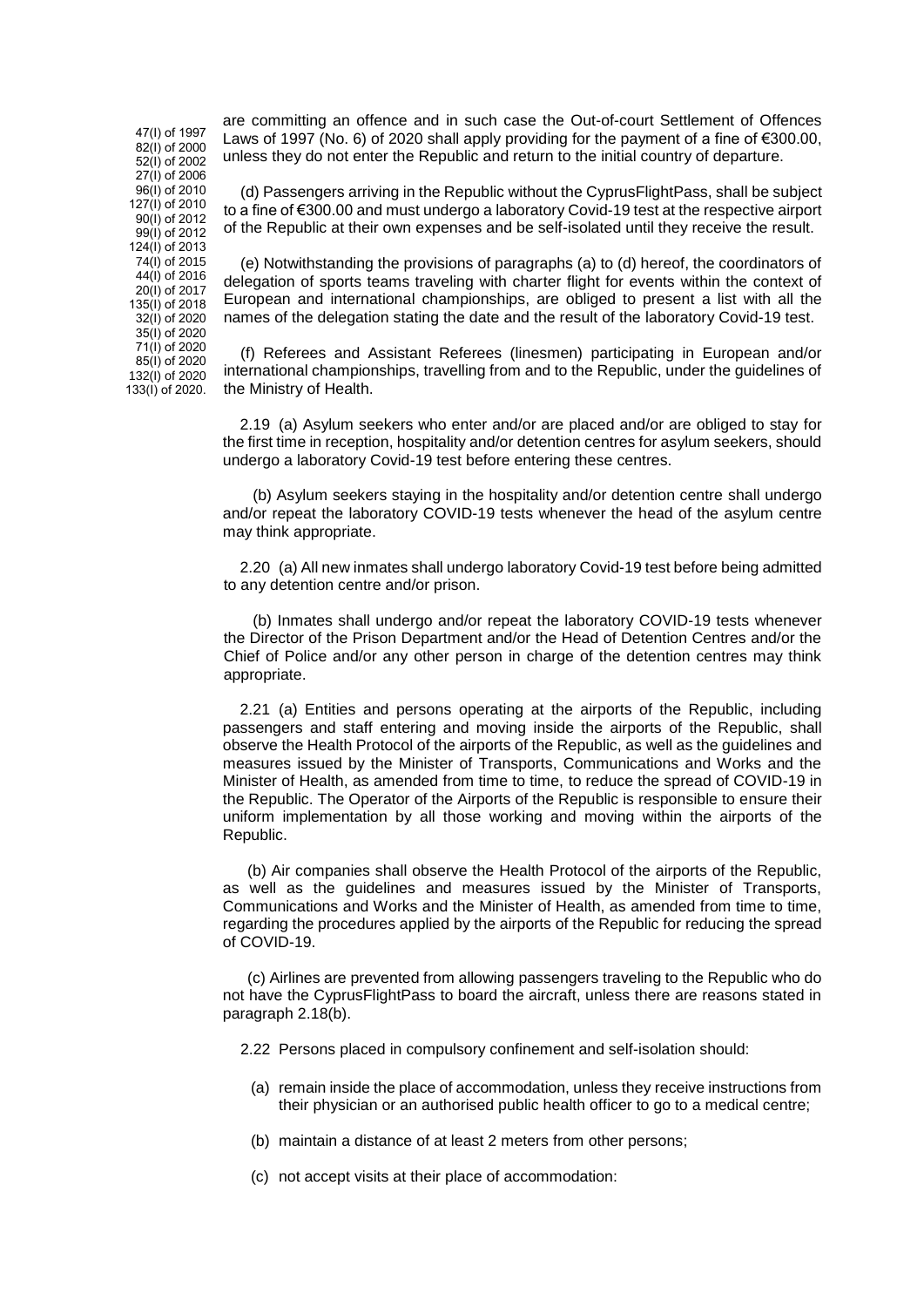Provided that these persons are obliged to comply with the directives of the Ministry of Health issued from time to time and notified and/or published in relation to the procedure of compulsory confinement and/or self-isolation.

2.23 (a) The entry of any person into places of compulsory confinement is prohibited without authorisation by the Minister of Health or an authorised officer of the Ministry of Health.

(b) It is forbitten for everyone to approach within a distance of less than two meters any person who is a confirmed case of COVID-19 or in compulsory confinement or in self-isolation, without the authorisation by the Minister of Health or an authorised officer of the Ministry of Health.

2.24 Subject to the legislation of the Republic in force from time to time providing otherwise, the persons who are in places of compulsory confinement designated by the Republic or/and in self-isolation, may ask for repeat prescription of medicines for chronic diseases through a phone interview with any physician provided that:

- (a) they take pharmaceutical products for chronic diseases not related to the development of COVID-19 symptoms;
- (b) the stock of pharmaceutical products in their possession has run low or is not sufficient for their treatment for the time they will spend in areas of compulsory confinement and/or in self-isolation;
- (c) for any reason whatsoever, they are unable to call their personal physician or a specialty doctor to repeat prescription or/and they are not registered with a personal physician who has entered into a contract with the Health Insurance Organisation or/and they are not beneficiaries of the General Health System:

Provided that the physicians contacted by the said persons:

- (i) should take the most complete, under the circumstances, medical history of the person contacting them;
- (ii) should prescribe the necessary pharmaceutical products, the relevant instructions for their administration and the necessary posology of the medicine(s) for the whole period of time during which the patient shall remain in places of compulsory confinement or in self-isolation, provided that they consider that the history taken is sufficient and satisfactory;
- (iii) in case they have entered into contract with the Health Insurance Organisation and the persons who are in a place of compulsory confinement or in self-isolation are beneficiaries of the General Health System, should enter the prescription to the relevant software so the pharmacy can retrieve it and give the pharmaceutical products to a person acting on behalf of the person who is in a place of compulsory confinement or in self-isolation;
- (iv) in case they have not entered into contract with the Health Insurance Organisation or the persons who are in a place of compulsory confinement or in self-isolation are not beneficiaries of the General Health System, should issue a handwritten prescription and make the necessary arrangements so the prescription can be received by the person acting on behalf of the person who is in quarantine in order to be processed by a pharmacy;
- (v) should inform the physician who has issued the initial prescription within a reasonable period of time: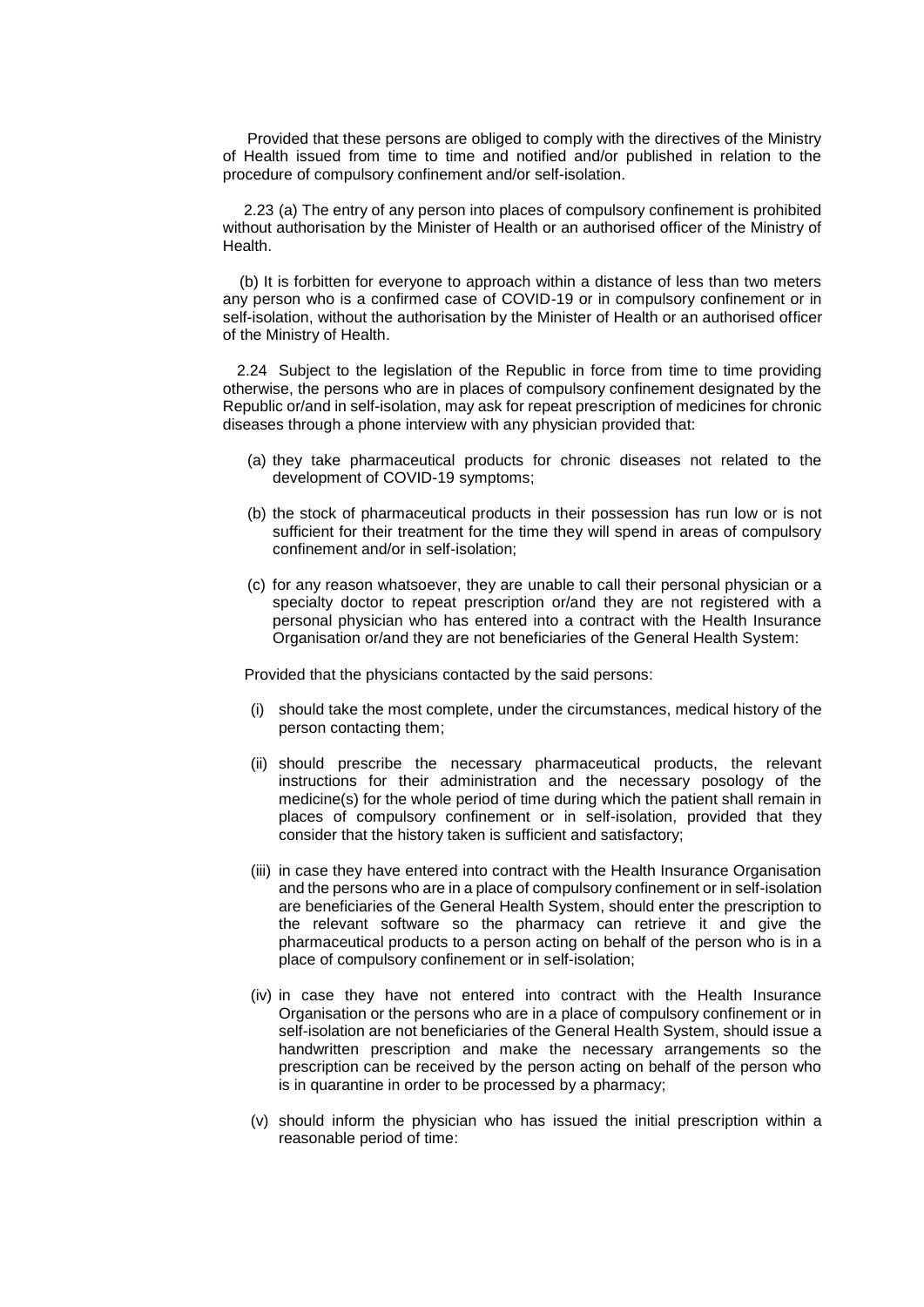Provided further that the pharmaceutical products prescribed could contain pharmaceutical products containing controlled drugs under the Narcotic Drugs and Psychotropic Substances Law or which are included in the Second, Third or Fourth Schedule of the Narcotic Drugs and Psychotropic Substances Regulations provided that the provisions of Regulation 11 of the said Regulations are observed.

29 of 1977 6 of 1983 20(I) of 1992 5(I) of 2000 41(I) of 2001 91(I) of 2003 146(I) of 2005 24(I) of 2010 99(I) of 2010 57(Ι) of 2016 10(I) of 2019.

> 2.25 (a) All physicians registered in the Medical Register at the moment of entry into force of this Decree, shall observe the instructions of the Ministry of Health and execute the duties assigned to them;

> (b) All nurses registered in the Medical Register at the moment of entry into force of this Decree, shall observe the instructions of the Ministry of Health and execute the duties assigned to them;

> (c) The names of physicians and nurses receiving instructions shall be announced on a board on the website of the Ministry of Health, [www.moh.gov.cy](http://www.moh.gov.cy/) or/and update in another way decided by the Ministry of Health;

> (d) The persons who shall receive instructions shall appear at a time specified on the board or/and during their briefing, which time should not be less than 24 hours as of the time of announcement on the board or/and of the briefing and at a place determined in each case in order to perform the duties assigned to them.

> 2.26 The Minister of Health may use the services of graduate students who have attended the 4 or 6-year courses of study of the Cypriot Medical Schools, as well as the services of graduate students of Nursing Schools if and where deemed necessary.

> 2.27 The Ministry of Health may designate public or private areas where there is an increased gathering of people to perform COVID-19 sample tests.

> 2.28 The price shown in the table below for each type of product is set as the maximum wholesale and retail price:

| <b>Product description</b>       | <b>Maximum</b><br>wholesale price<br>(incl. of VAT)<br>€ | <b>Maximum retail</b><br>price (incl. of<br>VAT)<br>€ |
|----------------------------------|----------------------------------------------------------|-------------------------------------------------------|
| <b>ANTISEPTICS</b>               |                                                          |                                                       |
| Abyss Discinfectand Gel 100ml    | 2.62                                                     | 3.55                                                  |
| Abyss Discinfectand Liquid 100ml | 3.57                                                     | 4.85                                                  |
| Activel Gel 80ml                 | 2.21                                                     | 2.95                                                  |
| Ane Medic - Antiseptic Gel 250ml | 2.38                                                     | 3.20                                                  |
| Ane Medic - Antiseptic Gel 300ml | 2.82                                                     | 3.50                                                  |
| Ane Medic - Antiseptic Gel 350ml | 3.27                                                     | 4.45                                                  |
| Ane Medic - Antiseptic Gel 1L    | 7.14                                                     | 9.65                                                  |
| Aseptin 60ml Spray               | 5.88                                                     | 8.05                                                  |
| Aseptin 300ml Spray              | 11.45                                                    | 15.70                                                 |
| Aseptin 1L Spray (with pump)     | 21.42                                                    | 28.90                                                 |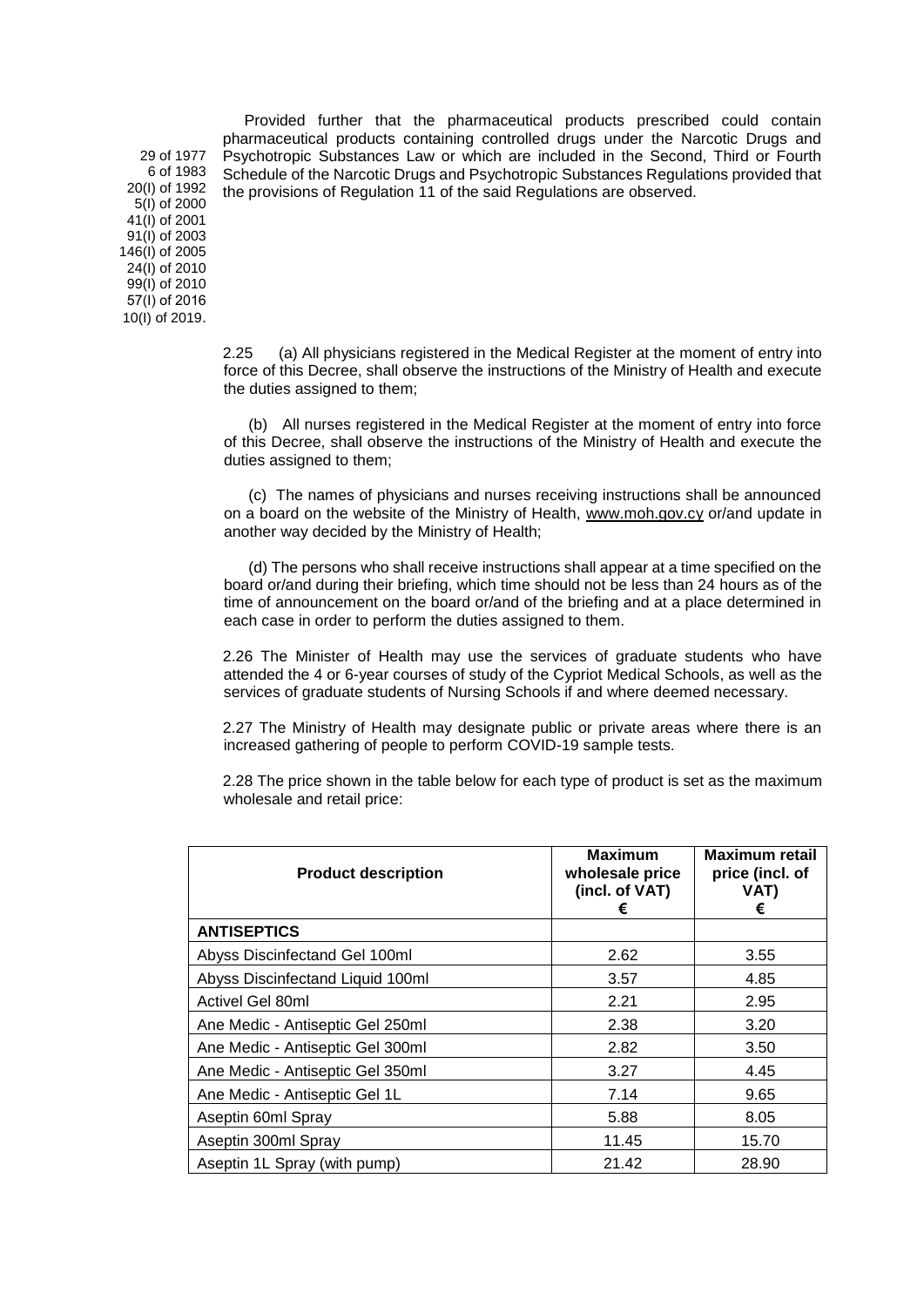| Aseptin 1L Spray (without pump)                 | 17.85 | 24.10 |
|-------------------------------------------------|-------|-------|
| Bienclair - Antiseptic Spray 100ml              | 3.07  | 3.70  |
| Bienclair - Antiseptic Spray 500ml              | 6.40  | 7.75  |
| Biofresh Deep Cleansing Hand Gel 50ml           | 2.60  | 3.65  |
| Champion Antiseptic Hand Gel 300ml              | 4.46  | 6.00  |
| Champion Antiseptic Hand Gel 1L                 | 8.33  | 11.25 |
| Chem-Ist Antibacterial Hand Gel 135ml           | 2.38  | 3.50  |
| Chem-Ist Antibacterial Hand Gel 500ml           | 5.95  | 8.00  |
| Chem-Ist Antibacterial Hand Sterilizer 500ml    | 6.55  | 8.85  |
| Chem-Ist Antibacterial Hand Sterilizer 1L       | 11.90 | 16.00 |
| Conal Antibacterial Hand Sanitizer Gel 50ml     | 1.35  | 2.10  |
| Conal Antibacterial Hand Sanitizer Gel 100ml    | 2.38  | 3.40  |
| Conal Antibacterial Hand Sanitizer Gel 500ml    | 5.35  | 7.00  |
| Conal Antibacterial Hand Sanitizer Spray 100ml  | 2.38  | 3.40  |
| Conal Antibacterial Hand Sanitizer Spray 500ml  | 5.35  | 7.00  |
| Cuticura Hand Gel - Floral 50ml                 | 1.43  | 1.90  |
| Cuticura Hand Gel - Mint 50ml                   | 1.43  | 1.90  |
| Cuticura Hand Gel - Mint 100ml                  | 2.20  | 2.90  |
| Cuticura Hand Gel - Mint 250ml                  | 3.56  | 4.75  |
| Dalon Alcohol Hand Gel 100ml                    | 2.20  | 3.20  |
| De Costa Antiseptic Gel 80ml                    | 1.55  | 2.30  |
| De Costa Antiseptic Gel 250ml (without pump)    | 3.00  | 4.50  |
| De Costa Antiseptic Gel 250ml (with pump)       | 3.60  | 5.25  |
| De Costa Antiseptic Gel 500ml (with pump)       | 5.40  | 7.95  |
| De Costa Antiseptic Gel 1L                      | 8.93  | 12.50 |
| De Costa Ethyl Alcohol 70% Spray 75ml           | 2.40  | 3.55  |
| De Costa Ethyl Alcohol 70% Spray 300ml          | 3.75  | 5.55  |
| De Costa Ethyl Alcohol 96% Spray 75ml           | 3.05  | 4.50  |
| De Costa Ethyl Alcohol 96% (with pump) 300ml    | 4.70  | 6.95  |
| De Costa Ethyl Alcohol 96% (without pump) 300ml | 2.70  | 4.00  |
| De Costa Ethyl Alcohol 96% (with pump) 1L       | 11.31 | 15.85 |
| De Costa Ethyl Alcohol 96% (without pump) 1L    | 9.52  | 13.35 |
| Desderman Pure Gel 100ml                        | 5.69  | 7.80  |
| Desderman Pure Gel 500ml                        | 8.15  | 11.15 |
| Desderman Pure Gel 1L                           | 13.92 | 19.05 |
| Desderman Pure Liquid 100ml                     | 5.69  | 7.80  |
| Desderman Pure Liquid 500ml                     | 7.97  | 10.95 |
| Desderman Pure Liquid 1L                        | 11.54 | 15.80 |
| Dettol Hand Sanitizer Gel 50ml                  | 2.78  | 3.75  |
| Fami Sanitizing Hand Gel 80ml                   | 2.38  | 3.20  |
| Fami Sanitizing Hand Gel, 1L                    | 8.33  | 11.25 |
| Greco Drug Ethyl Alcohol 70% 120ml              | 3.03  | 3.80  |
| Greco Drug Ethyl Alcohol 70% 500ml              | 6.00  | 7.50  |
| Just Rite Hand Gel (pump) 100ml                 | 2.07  | 2.60  |
| Just Rite Hand Gel (pump) 500ml                 | 3.99  | 5.70  |
| Just Rite Hand Sanit Gel 50ml                   | 0.84  | 1.20  |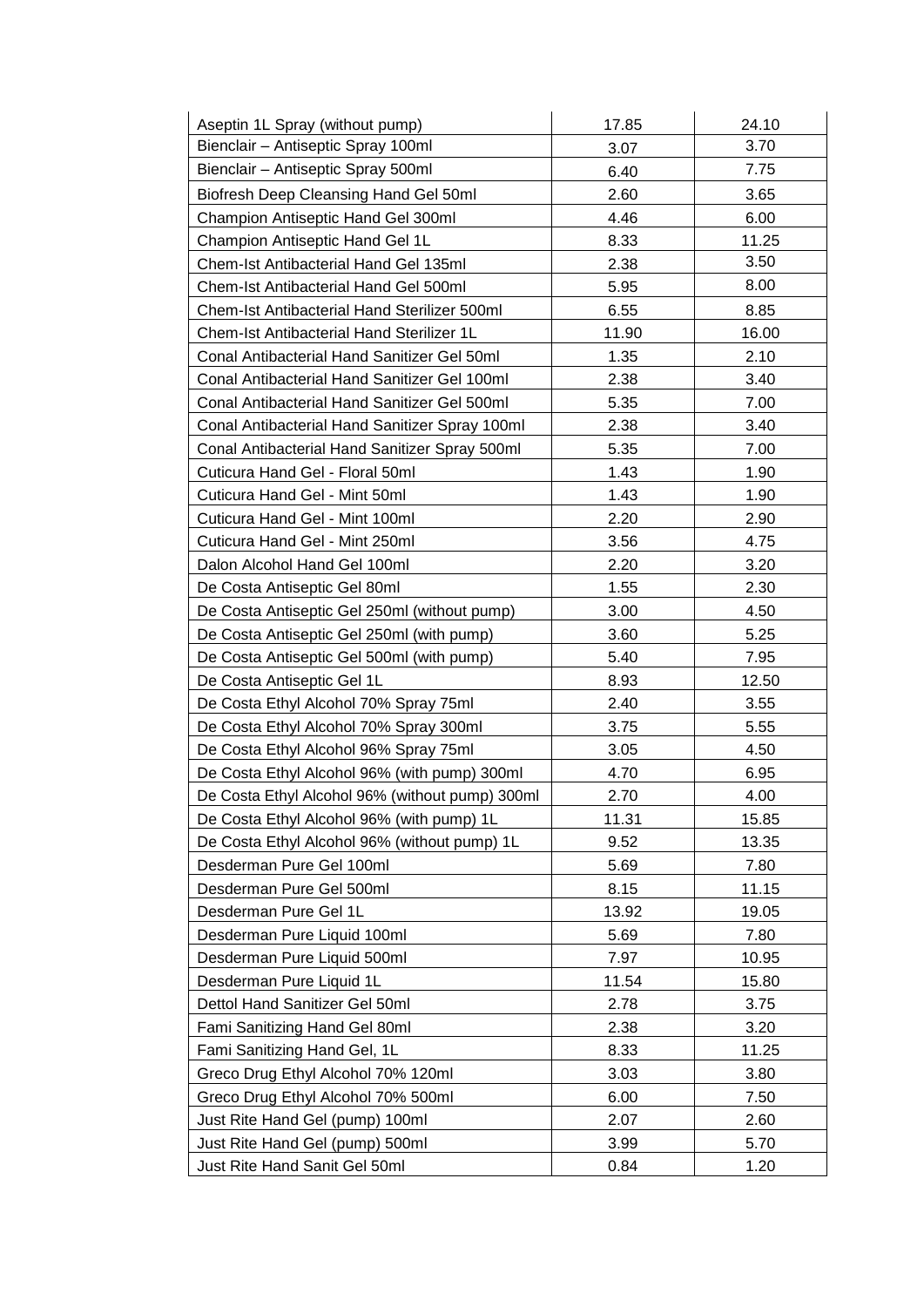| Just Rite Hand Sanit Gel 120ml                  | 2.24  | 2.80  |
|-------------------------------------------------|-------|-------|
| Just Rite Hand Sanit Gel 250ml                  | 4.17  | 5.20  |
| Kessler 85ml                                    | 2.38  | 3.30  |
| Kessler 500ml                                   | 5.47  | 7.50  |
| Kessler 1L                                      | 10.71 | 14.45 |
| Medseptox Spray 100ml                           | 6.66  | 9.00  |
| Mister Brewer, denaturate alcohol (spray) 300ml | 3.93  | 5.50  |
| Mister Brewer, denaturate alcohol 350ml         | 3.99  | 5.50  |
| Octiset 50ml                                    | 5.84  | 8.00  |
| Octiset 250ml                                   | 11.45 | 15.45 |
| Octiset 1L                                      | 19.43 | 26.25 |
| Prime Solutions Hand Gel 100ml                  | 3.33  | 4.50  |
| Primo Antiseptic D40 60ml                       | 2.38  | 3.30  |
| Primo Antiseptic D40 250ml                      | 4.76  | 6.55  |
| Primo Antiseptic D40 500ml                      | 7.14  | 8.95  |
| Proseptic Spray 60ml                            | 3.67  | 5.05  |
| Proseptic Gel 200ml                             | 5.00  | 6.96  |
| Proseptic Gel 500ml                             | 10.71 | 14.70 |
| Reval plus 30ml                                 | 2.14  | 3.00  |
| Reval plus with case 30ml                       | 3.07  | 4.15  |
| Reval plus natural 100ml                        | 4.14  | 5.80  |
| Reval plus natural 500ml                        | 6.43  | 8.70  |
| Reval plus Spray 1L                             | 7.00  | 9.45  |
| Rona Ross Antiseptic Gel 70ml                   | 3.28  | 4.50  |
| Rona Ross Antiseptic Gel 160ml                  | 6.21  | 8.50  |
| Sani Antiseptic Hand Sanitizer 300ml            | 3.57  | 5.00  |
| Sani Antiseptic Hand Sanitizer 500ml            | 5.35  | 7.15  |
| Sani Hand Gel 70% 500ml                         | 5.35  | 7.15  |
| Sani Hand Gel 72 300ml                          | 4.46  | 5.95  |
| Sani Hand Gel 72 500ml                          | 8.33  | 10.95 |
| Septtol Antibacterial Hand Gel 300ml            | 3.80  | 5.20  |
| Sibon Hand Gel 70% 120ml                        | 3.57  | 4.65  |
| Sibon Hand Gel 70% 500ml                        | 7.74  | 10.05 |
| Silky Ethyl Alcohol 96% 75ml                    | 3.57  | 4.65  |
| Silky Hand Gel 70% 150ml                        | 3.93  | 5.10  |
| Silky Hand Gel 70% 300ml                        | 5.95  | 7.80  |
| Silky Hand Gel 70% 1L                           | 9.52  | 12.40 |
| SP Anticeptic Spray 70ml                        | 5.87  | 7.90  |
| Super Clean Spray 50ml                          | 3.45  | 4.65  |
| Super Clean Gel 100ml                           | 2.86  | 3.85  |
| Super Clean Gel 300ml                           | 5.95  | 8.05  |
| Super Clean Gel 500ml                           | 7.38  | 9.95  |
| Super Clean Gel 1L                              | 13.09 | 17.65 |
| Topline Hand Sanitizer Gel 300ml                | 4.58  | 6.00  |
| Topline Hand Sanitizer Gel 500ml                | 5.36  | 7.20  |
| Topline Hand Sanitizer Gel 1L                   | 6.55  | 9.15  |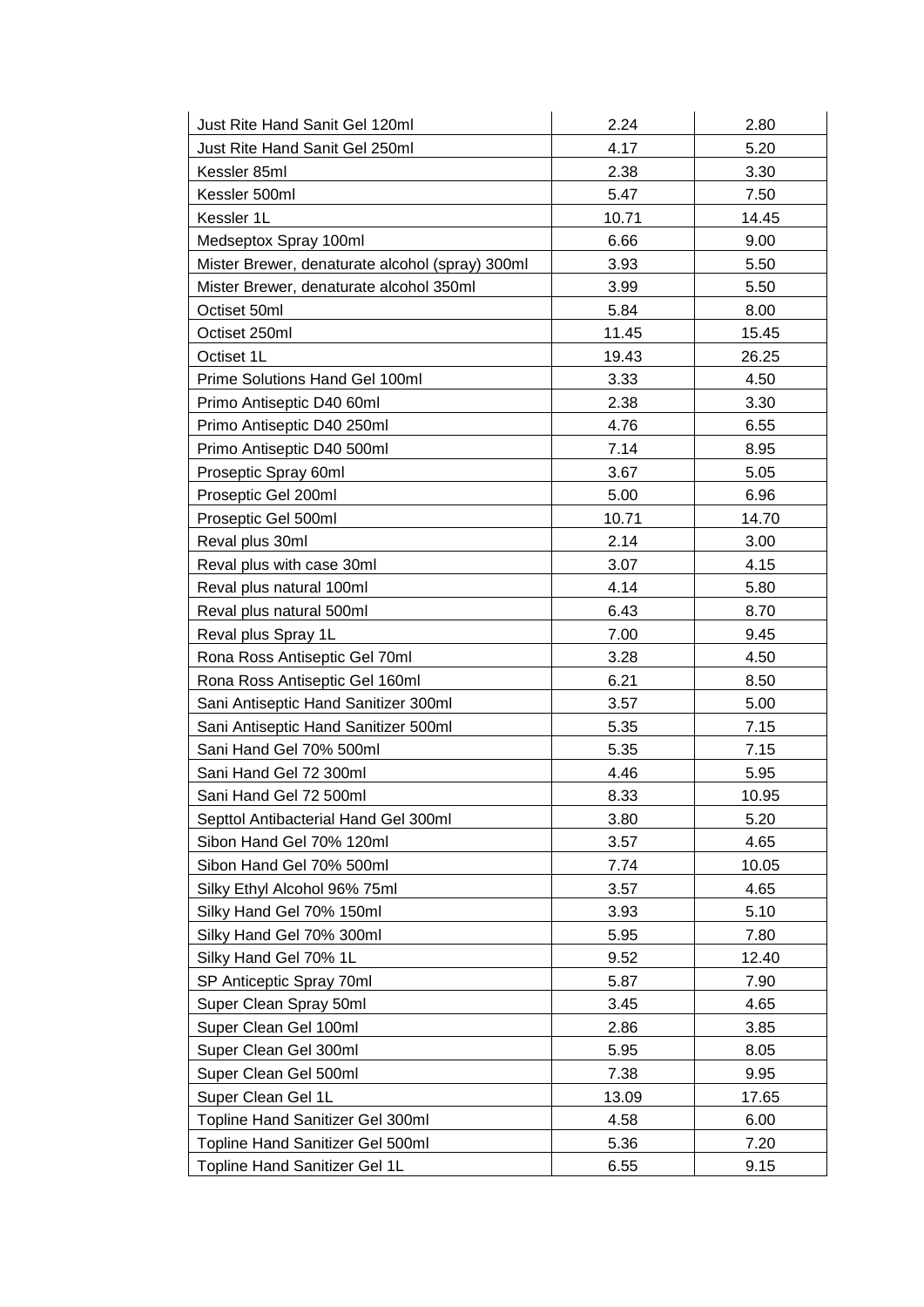| Total Care/ PK Eleven/ Silk/ ACD - Gel 60ml  | 1.79           | 2.50            |
|----------------------------------------------|----------------|-----------------|
| Total Care/ PK Eleven/ Silk/ ACD - Gel 85ml  | 2.38           | 3.30            |
| Total Care/ PK Eleven/ Silk/ ACD - Gel 100ml | 2.80           | 3.80            |
| Total Care/ PK Eleven/ Silk/ ACD - Gel 135ml | 3.57           | 4.90            |
| Total Care/ PK Eleven/ Silk/ ACD - Gel 150ml | 4.34           | 5.60            |
| Total Care/ PK Eleven/ Silk/ ACD - Gel 500ml | 7.14           | 9.85            |
| Total Care/ PK Eleven/ Silk/ ACD - Gel 600ml | 8.33           | 11.50           |
| Total Care/ PK Eleven/ Silk/ ACD - Gel 1L    | 13.09          | 18.00           |
| Total Care/ PK Eleven/ Silk/ ACD - Liquid 1L | 14.28          | 18.50           |
|                                              |                |                 |
| <b>MASKS</b>                                 |                |                 |
|                                              | 0.62 per piece | 0.70 per piece  |
| SIMPLE SURGICAL MASKS                        | (31.00/50)     | (35.00/50)      |
|                                              |                |                 |
| <b>THERMOMETERS</b>                          |                |                 |
| Axillary thermometer                         | $7.00 - 8.00$  | $11.00 - 15.00$ |

\* The maximum wholesale prices are for producers, importers and dealers and do not apply to intermediates – resellers.

2.29 Authorised officers from the Consumer Protection Services of the Ministry of energy, Commerce and Industry shall proceed to the control of prices to ensure the implementation of the provisions of decrees issued by Ministry of Health, with regard to the fixing of maximum prices for specific products.

 2.30 Civil servants who are absent from work for self-isolation purposes shall be granted a Special Leave for Public Health Reasons with a retrospective force as of 20 March 2020, date on which the Minister of Health announced the possibility of providing a Medical Certificate of Absence from Work for Public Health Reasons, provided that the affected officers had produced the said certificate and their absence had been calculated against their rest leave in the following cases and on the following conditions:

- (a) where the officer is placed in compulsory confinement, due to close contact with a confirmed case in the context of his/her duties provided that he/she shall produce a Medical Certificate of Absence from Work for Public Health Reasons;
- (b) where the officer is placed in compulsory confinement after returning from a service trip from a country that do not fall into Green category, according to the categorisation of countries, based on the risk assessment, as announced by the Ministry of Health, provided that he/she shall produce a Medical Certificate of Absence from Work for Public Health Reasons from the Ministry of Health;
- (c) upon decision for compulsory absence from work due to a confirmed case among the staff of the service which should remain closed for a certain period of time;
- (d) for the purposes of taking care of children under the age of 15 where:
	- (i) the child is a contact of a case and is placed in compulsory confinement;
	- (ii) due to a confirmed case at school which should remain closed for a certain period of time;
- (e) The Special Leave for Public Health Reasons is granted in the cases of paragraph (a) to (d) only, if the nature of the work does not allow teleworking and upon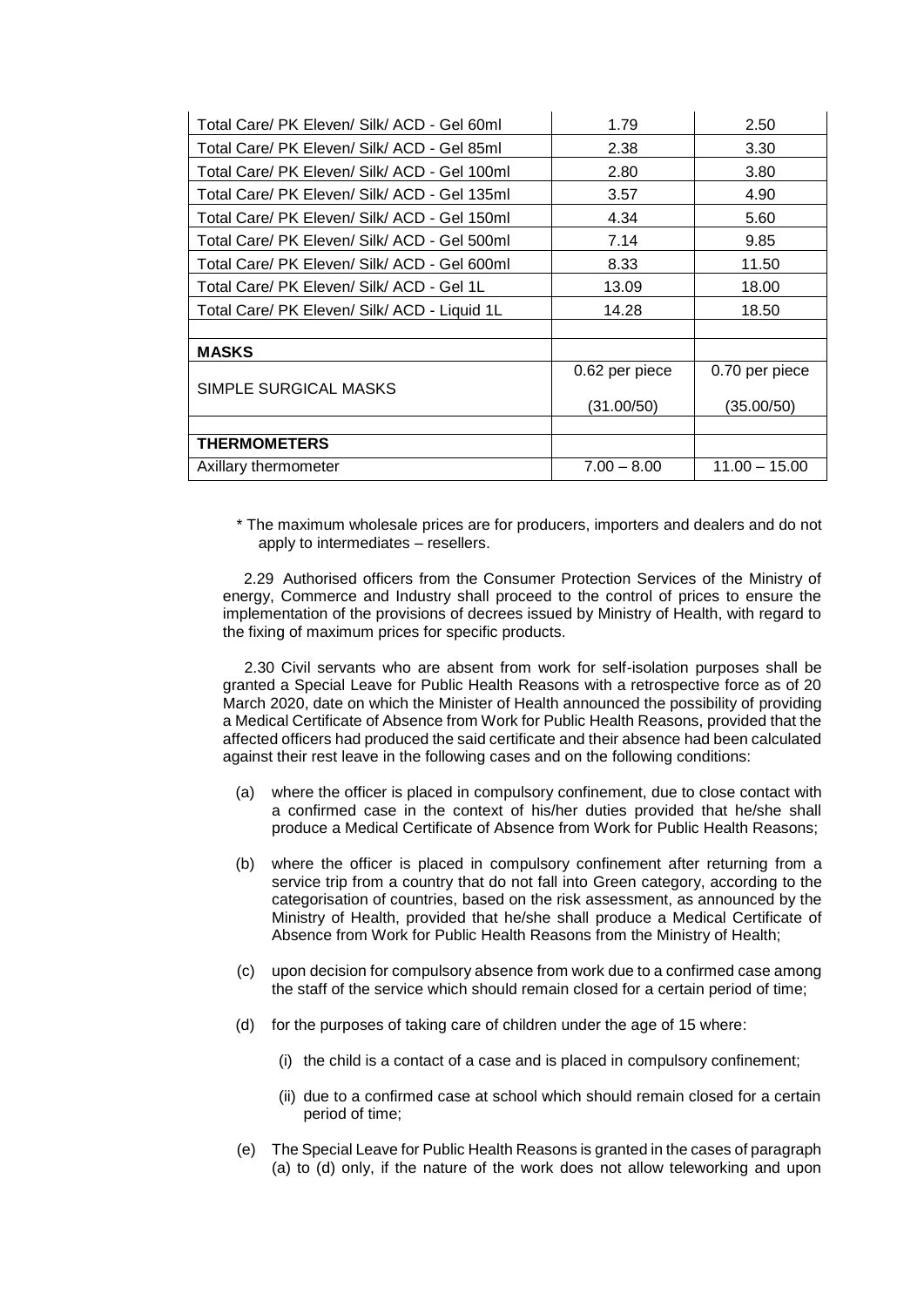approval by the Head of the Ministry/Service/Organisation of Public Law/Local Authority:

Provided that in case the officer is requested to be absent from his work in order to be self-isolated for any reason other than those provided for in paragraphs (a) to (e), the days of absence from his work shall be considered as days of sick leave if and where the nature of work does not allow teleworking.

2.31 Resident doctors and doctors in training who are absent from their duties:

(a) for being infected with Covid-19 while performing their duties, shall be granted a Special Leave for Public Health Reasons with retrospective force as of 08 January 2021;

(b) for being infected with Covid-19 or placed in compulsory confinement outside the context of their duties, may use their normal sick leave and have the possibility to use their entire sick leave of the year (and for the semester, in case of doctors in training) and not only of the time worked, provided that this will become a leave accrual by the end of 2021 with retrospective force as of 08 January 2021:

Provided that in case their training is terminated within the context of their residency, they shall be obliged to reimburse to the State the amount corresponding to the accrual basis the leave they were entitled to at that specific moment.

Official Gazette, Annex III (I): 101 of 1995 307 of 1998 276 of 1999 610 of 2003 909 of 2003 295 of 2005 366 of 2009

327 of 2017.

 2.32 Notwithstanding the provisions of Regulation 5(1) of the Public Service (Grant of Leaves) Regulations of 1990 to 2017 (R.A.A. 101/95), people working at the public sector and the wider public sector, who, due to the nature of their duties, were unable to take their annual leave to their credit or their leave was suspended by their service due to the emergency of the COVID-19 coronavirus pandemic, in the years 2020 and 2021, may accumulate and transfer to the following year up to 20 days of rest leave, regardless of the overall number of days of rest leave they may have accumulated:

 Provided that in case the maximum limits of accumulated days of rest leave are exceeded, the additional days of leave must be taken in the following two years, i.e. by 31 December 2022.

2.33 The owner and/or the director and/or the manager of nursing homes, care for the elderly units, chronic patients' units, homes and hostels for vulnerable groups, transitional hospitality hostels for the homeless, day centres and child protection units, are obliged to comply with the guidelines of the Ministry of Health as to the performance of COVID-19 molecular tests and/or rapid tests for the staff and those residing in the settings referred to in this Regulation.

2.34 The maximum price for a COVID-19 molecular test is fixed at €50.00 (excluding VAT), per examination, save for the existing contracts that have been entered into by the **State** 

2.35 The maximum price for a COVID-19 rapid antigen test is fixed at €20.00 (excluding VAT), per examination.

 2.36 Taking into consideration the economic impacts of the COVID-19 pandemic and the imperative urgency to take measures such as the suspension of business activities and with the aim to mitigate these economic impacts:

(i) Undertakings or/and self-employed persons under a full suspension of their business activities, by virtue of this Decree or by virtue of the Quarantine (Determination of Measures to Prevent the Spread of COVID-19 Coronavirus) Decree (No 2) of 2021, including undertakings or/and self-employed persons under a full suspension of their business by virtue of this Decree irrespective of whether they are able to provide delivery or/and take away services, or undertakings or/and self-employed persons under a full suspension of their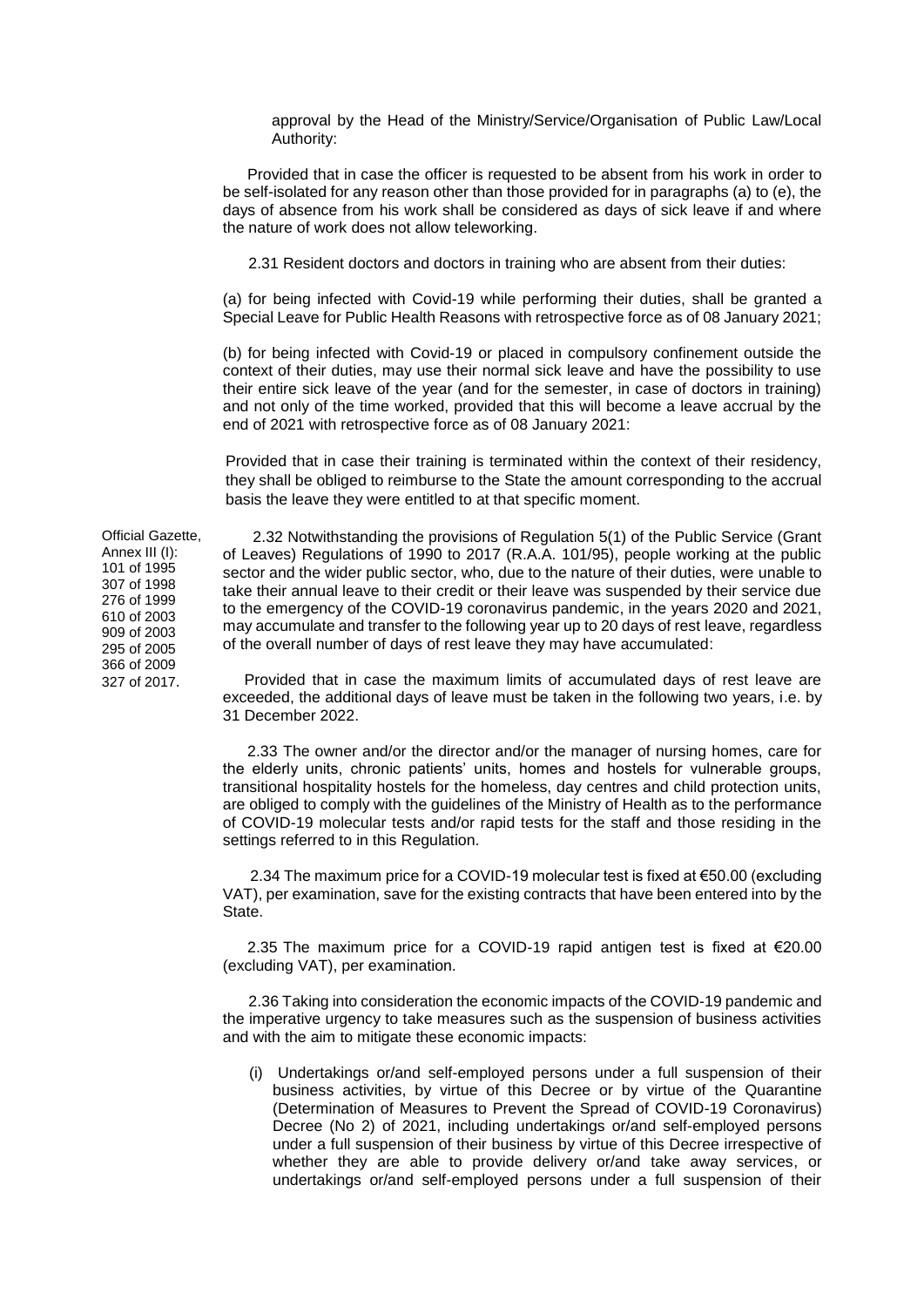business activities by virtue of the Quarantine (Determination of Measures to Prevent the Spread of COVID-19 Coronavirus) Decree (No 2) of 2021, irrespective of whether they are able to provide delivery or/and take away services, shall not pay the rent to the State, including the Turkish Cypriot Properties Management Service and the Organisations of Public Law, as provided for by the lease agreements in force, corresponding to the months of January and February of 2021, or/and February and March of 2021 in case the rent of the month of January 2021 has already been paid;

(ii) The obligation to pay 70% of the rent corresponding to the months of January and February 2021, or/and February and March 2021 in cases where the rent for the month of January 2021 has already been paid, is temporarily suspended, which is paid to owners of immovable property for business lease purposes by businesses or/and self-employed under a full suspension of their business activities, by virtue of the Quarantine (Determination of Measures to Prevent the Spread of COVID-19 Coronavirus) Decree (No 2) of 2021, including undertakings or/and self-employed persons under a full suspension of their business activities by virtue of the Quarantine (Determination of Measures to Prevent the Spread of COVID-19 Coronavirus) Decree (No 2) of 2021, irrespective of whether they are able to provide delivery or/and take away services, or undertakings or/and self-employed persons under a full suspension of their business activities by virtue of the Quarantine (Determination of Measures to Prevent the Spread of COVID-19 Coronavirus) Decree (No 2) of 2021, irrespective of whether they are able to provide delivery or/and take away services, provided that the said amount should be paid monthly by equal amounts.

 2.37 The undertakings the operation of which has not been suspended shall operate under the safety and health guidelines of the Ministry of Health and/or the competent Ministries/Authorities.

 2.38 All those working in the private, public and wider public sector, in Local Authorities and in the educational service are obliged to undergo a COVID-19 rapid antigen test under the guidelines of the Ministry of Health:

 Provided that the employers should ensure the compliance of their employees with the provisions of this paragraph, under the guidelines of the Ministry of Health.

 Provided further that employees who fall within the provisions of this Regulation and hold either a certificate of vaccination against Covid-19 issued by the Republic with at least one dose administered and provided that three weeks have elapsed from the date of vaccination, or a proof of release for those who were infected with Covid-19 and provided that the period of six months from the sampling date of the initial laboratory diagnosis has elapsed, shall be exempted from undergoing a rapid antigen Covid-19 test.

2.39 (i) Residents of hotels or/and tourist accommodation units, who are diagnosed positive to COVID-19 shall be transferred to a compulsory confinement area designated by the Ministry of Health or alternatively, if they wish so, they may stay in compulsory self-confinement in private premises, of non-common use, at their own expenses and provided that where there are other persons in these premises, they shall not use common areas.

(ii) Residents of hotels or/and tourist accommodation units, who, according to the health protocol of the Ministry of Health, are a close contact of a person infected with COVID-19, shall be transferred to hotels and/or tourist accommodation units which have entered into contract with the Deputy Ministry of Tourism, especially for the accommodation of close contacts or alternatively, if they wish so, they may stay in compulsory selfconfinement in private premises, of non-common use, at their own expenses and provided that where there are other persons.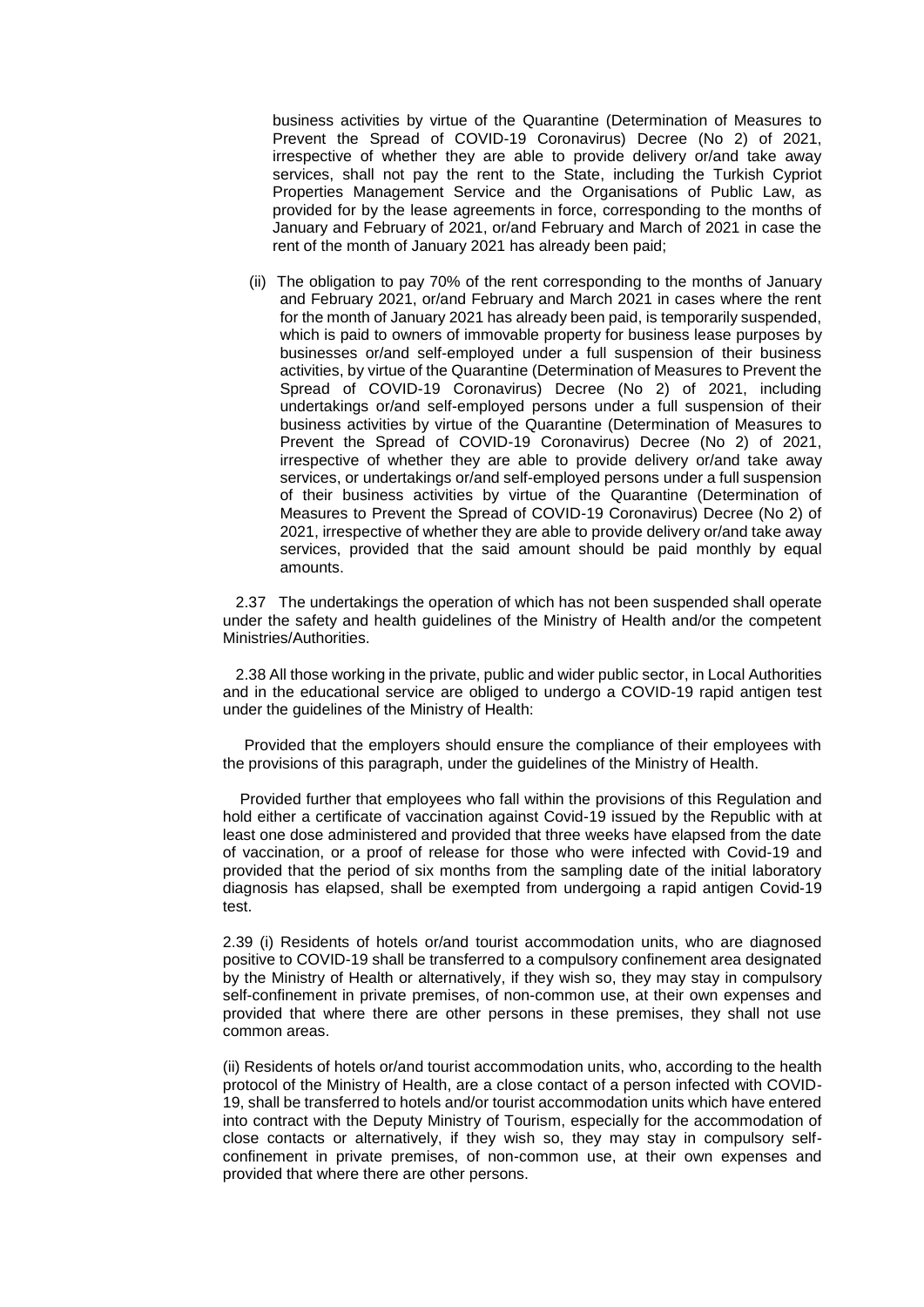3. This Decree shall enter into force immediately upon its publication in the Government Gazette of the Republic.

> CONSTANTINOS IOANNOU Minister of Health